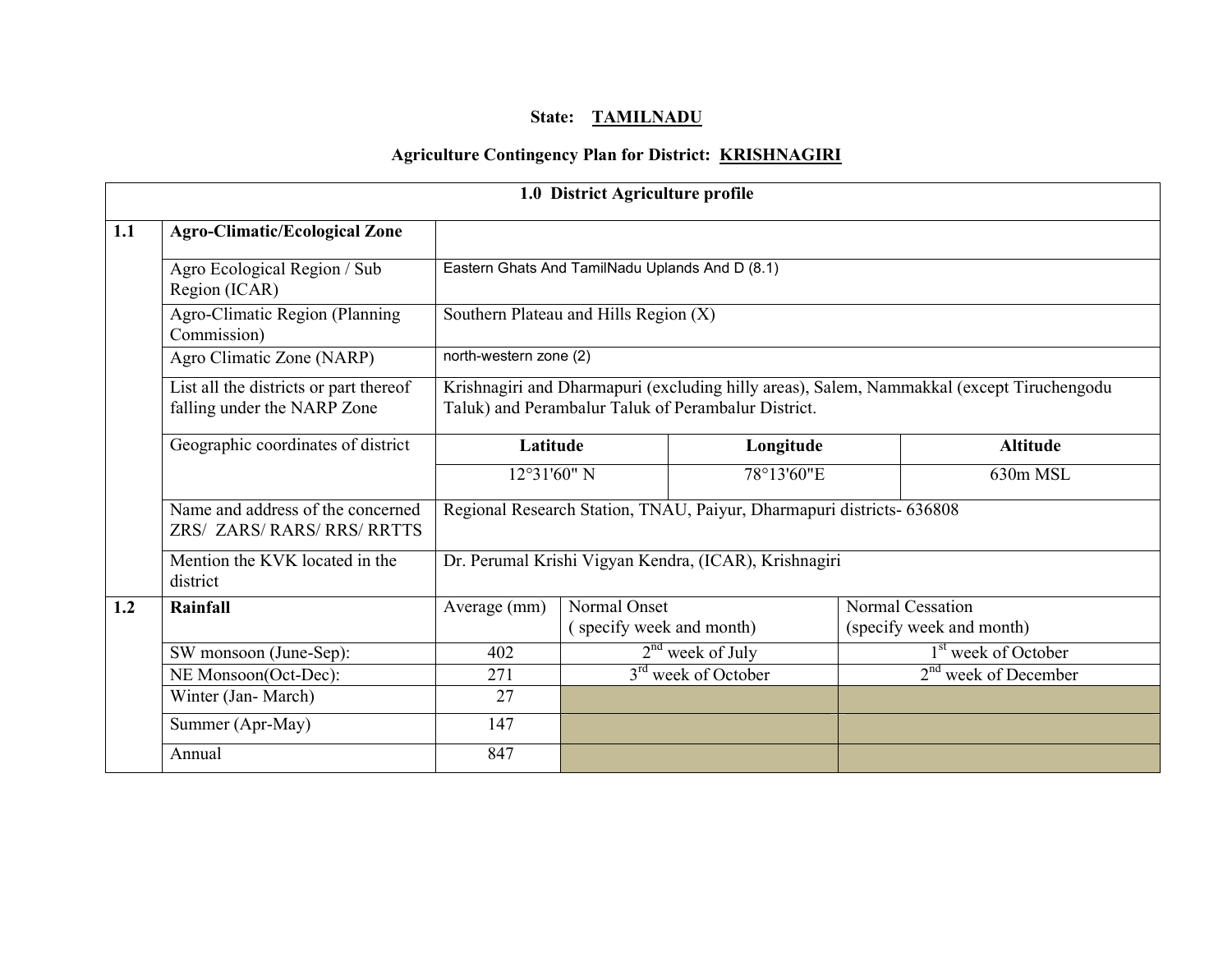| 1.3 | <b>Land use</b><br>pattern of the<br>district (latest<br>statistics) | Geographical area | Forest<br>area | Land under<br>non-<br>agricultural<br>use | Permanent<br>pastures | Culti<br>vable<br>waste<br>land | Land under<br>Misc. tree<br>crops and<br>groves | Barren and<br>uncultivable<br>land | Current<br>fallows | Other<br>fallows |
|-----|----------------------------------------------------------------------|-------------------|----------------|-------------------------------------------|-----------------------|---------------------------------|-------------------------------------------------|------------------------------------|--------------------|------------------|
|     | Area ('000 ha)                                                       | 514.3             | 202.4          | 42.2                                      | 8.2                   | 4.0                             | 9.7                                             | 24.3                               | 35.6               | 9.4              |
| 1.4 | <b>Major Soils</b>                                                   |                   | Area ('000 ha) |                                           | Percent (%) of total  |                                 |                                                 |                                    |                    |                  |
|     | Deep Red                                                             |                   | 163.8          |                                           | 31.8                  |                                 |                                                 |                                    |                    |                  |
|     | Very shallow Red                                                     |                   | 64.7           |                                           | 12.6                  |                                 |                                                 |                                    |                    |                  |
|     | Deep Black                                                           |                   | 60.9           |                                           |                       | 11.8                            |                                                 |                                    |                    |                  |
|     | Very Deep Black                                                      |                   | 49.7           |                                           |                       | 9.7                             |                                                 |                                    |                    |                  |
|     | Moderately Shallow Red                                               |                   | 40.9           |                                           | 8.0                   |                                 |                                                 |                                    |                    |                  |
|     | Moderately Deep Black                                                |                   | 33.5           |                                           | 6.5                   |                                 |                                                 |                                    |                    |                  |
|     | Moderately Shallow Black                                             |                   | 31.8           |                                           |                       | 6.2                             |                                                 |                                    |                    |                  |
| 1.5 | <b>Agricultural land use</b>                                         |                   | Area ('000 ha) |                                           | Cropping intensity %  |                                 |                                                 |                                    |                    |                  |
|     | Net sown area                                                        |                   | 190.0          |                                           |                       |                                 |                                                 |                                    |                    |                  |
|     | Area sown more than once                                             |                   |                | 8.6                                       |                       | 104.5                           |                                                 |                                    |                    |                  |
|     | Gross cropped area                                                   |                   |                | 198.6                                     |                       |                                 |                                                 |                                    |                    |                  |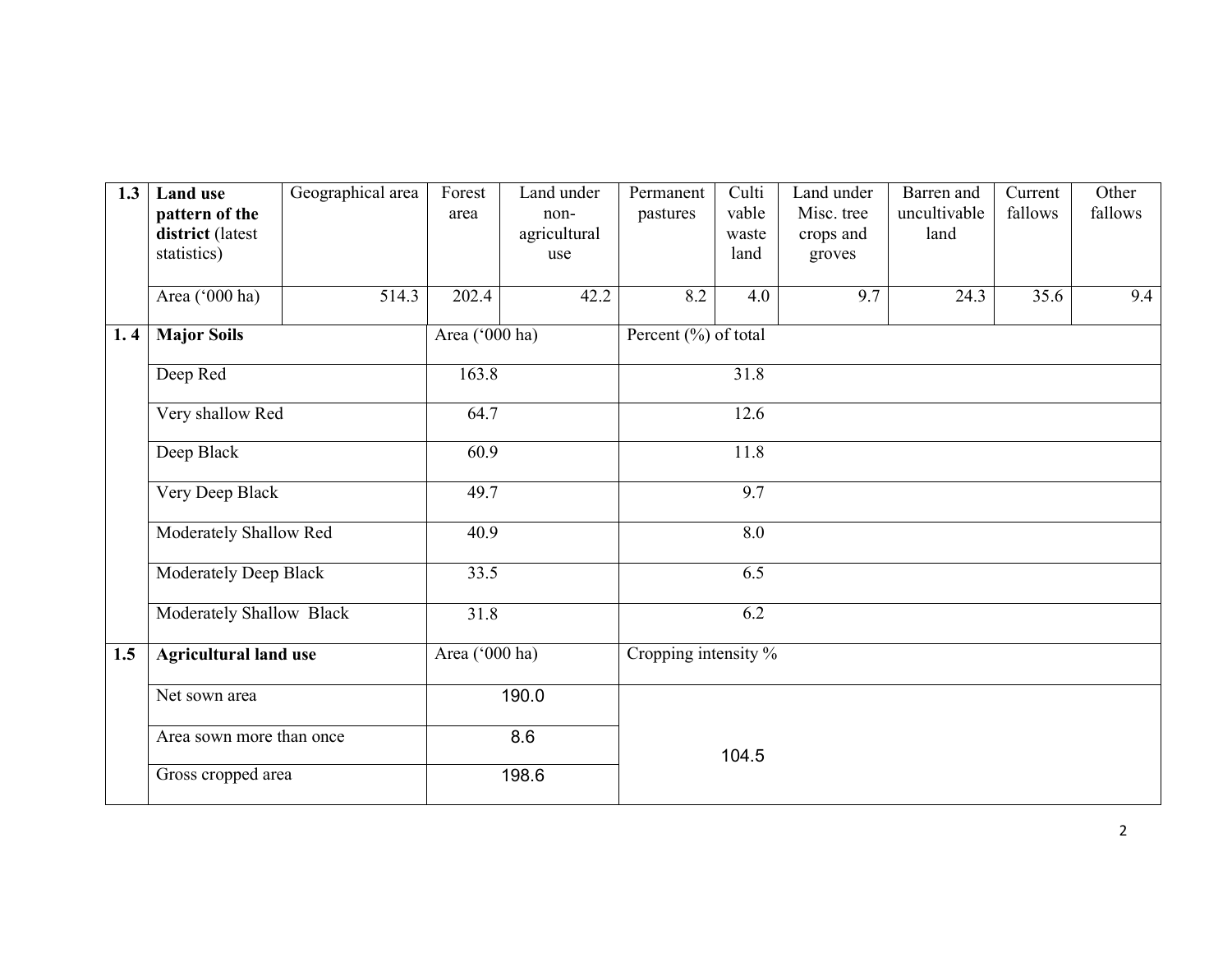| 52.0<br>54.7<br>138.0<br>Number<br>1327<br>64690 | Area ('000 ha) | 27.2<br>$\overline{30.6}$<br>72.8<br>0.8<br>7.2<br>31.1 | % area (to net irrigated area)<br>1.6<br>15.6 |
|--------------------------------------------------|----------------|---------------------------------------------------------|-----------------------------------------------|
|                                                  |                |                                                         |                                               |
|                                                  |                |                                                         |                                               |
|                                                  |                |                                                         |                                               |
|                                                  |                |                                                         |                                               |
|                                                  |                |                                                         |                                               |
|                                                  |                |                                                         |                                               |
|                                                  |                |                                                         |                                               |
|                                                  |                |                                                         | 15.4                                          |
| $\blacksquare$                                   |                | $\blacksquare$                                          | $\sim$                                        |
| $\blacksquare$                                   |                | $\blacksquare$                                          | $\overline{\phantom{a}}$                      |
| $\sim$                                           |                | 41.0                                                    | 41.9                                          |
|                                                  |                |                                                         |                                               |
|                                                  |                | 2.50                                                    | 5.05                                          |
| No. of blocks                                    | $%$ area       | Quality of water                                        |                                               |
| $\overline{4}$                                   | 28             |                                                         |                                               |
| $\blacksquare$                                   |                | Data not available                                      |                                               |
| $\overline{4}$                                   | 33.3           |                                                         |                                               |
|                                                  | 38.6           |                                                         |                                               |
|                                                  |                |                                                         |                                               |
|                                                  | $\overline{2}$ | Data not available                                      |                                               |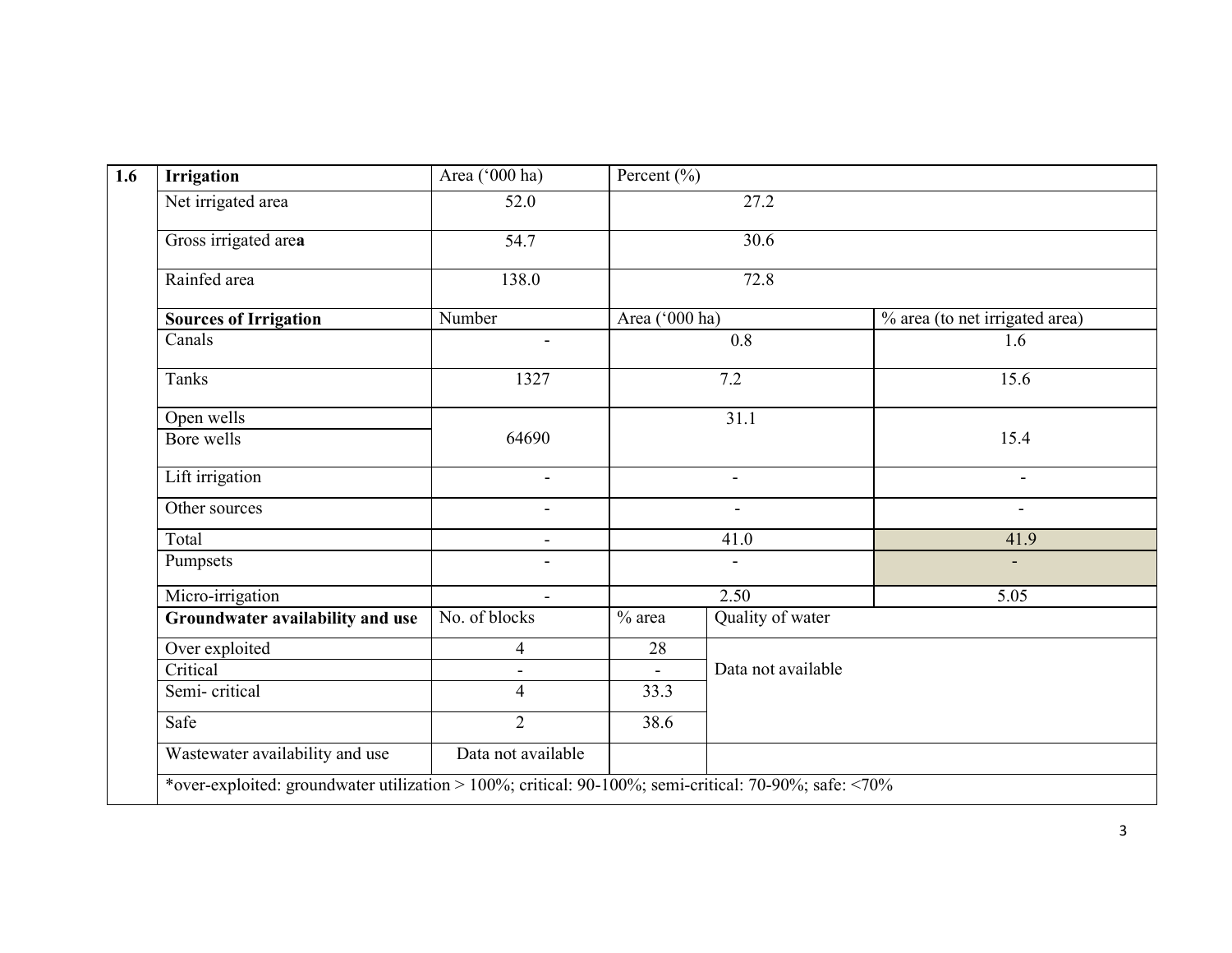|                | <b>Major Field Crops</b><br>cultivated | Area ('000 ha)    |         |                  |                   |               |              |
|----------------|----------------------------------------|-------------------|---------|------------------|-------------------|---------------|--------------|
|                |                                        | <b>Kharif</b>     |         |                  | Rabi              | <b>Summer</b> | <b>Total</b> |
|                |                                        | <b>Irrigated</b>  | Rainfed | <b>Irrigated</b> | Rainfed           |               |              |
| 1              | Finger millet                          | 0.1               | 58.6    | 0.4              | 0.4               |               | 60.4         |
| $\overline{2}$ | Horse gram                             |                   |         |                  | 31.3              |               | 31.3         |
| 3              | Paddy                                  | 15.6              |         | 12.2             |                   |               | 27.8         |
| $\overline{4}$ | Little millet                          |                   | 21.0    |                  |                   |               | 21.0         |
| 5              | Ground nut                             | 0.07              | 12.8    | 0.1              | 0.2               |               | 13.3         |
| 6              | Sorghum                                |                   | 10.9    |                  |                   |               | 10.9         |
| $\overline{7}$ | Sugarcane                              |                   |         |                  |                   |               | 3.0          |
|                | <b>Horticulture crops - Fruits</b>     | <b>Total area</b> |         |                  |                   |               |              |
| 1              | Mango                                  |                   |         |                  | 35.4              |               |              |
| $\overline{2}$ | Banana                                 |                   |         |                  | 2.3               |               |              |
|                | Horticultural crops -                  |                   |         |                  | <b>Total area</b> |               |              |
|                | <b>Vegetables</b>                      |                   |         |                  |                   |               |              |
| 1              | Tomato                                 |                   |         |                  | 3.7               |               |              |
| $\overline{2}$ | Cabbage                                |                   |         |                  | 0.5               |               |              |
| 3              | Chillies                               |                   |         |                  | 0.5               |               |              |
| $\overline{4}$ | <b>Brinjal</b>                         |                   |         |                  | 0.3               |               |              |

Area under major field crops & horticulture etc.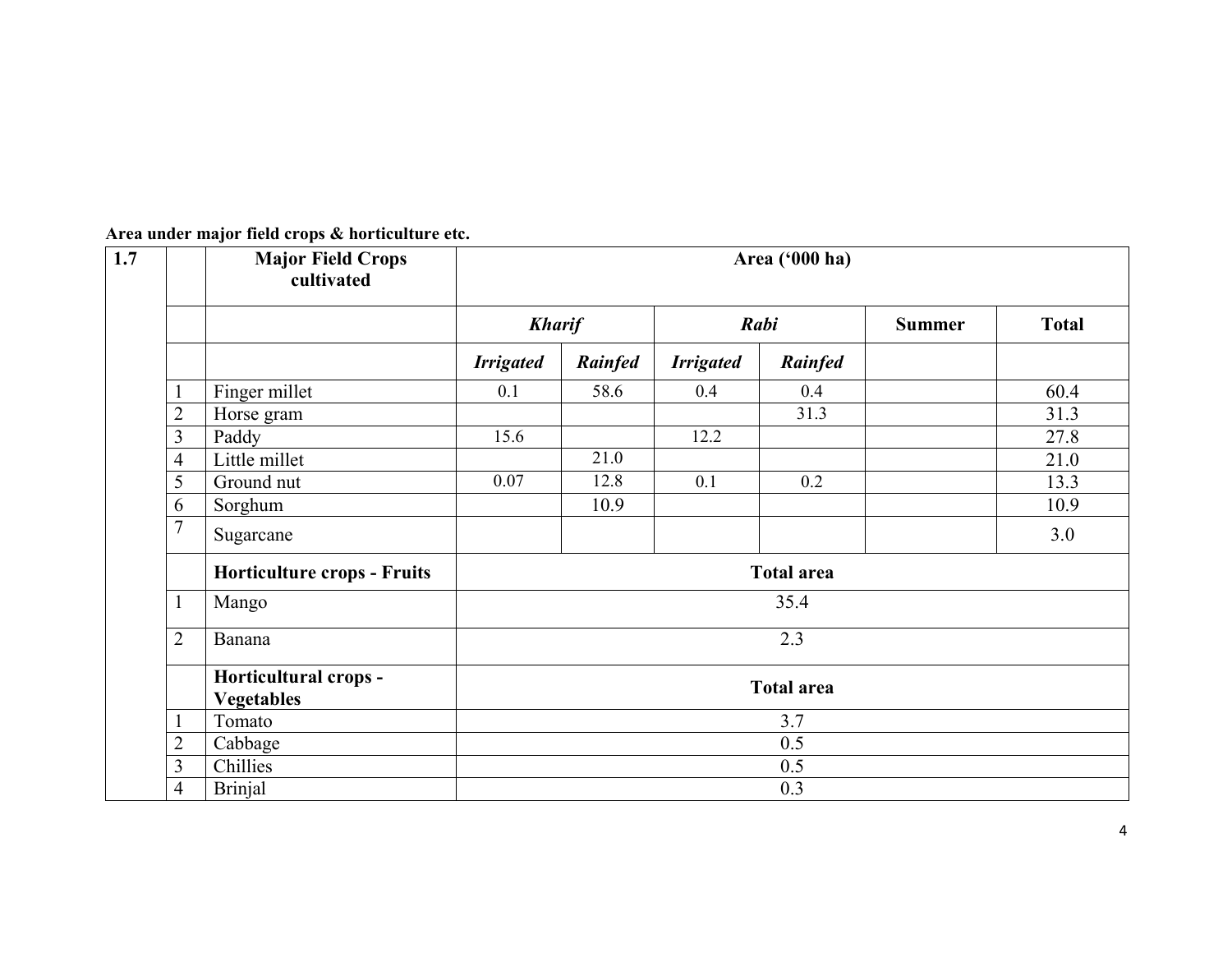|   | <b>Plantation crops</b> | <b>Total area</b> |
|---|-------------------------|-------------------|
|   | Coconut                 | 14.5              |
| ∠ | Sugar cane              | 3.0               |
|   | <b>Fodder crops</b>     | <b>Total area</b> |
|   | Cholam                  | 2.2               |
|   | Others                  | 0.1               |
|   | Total fodder crop area  | 2.3               |
|   | <b>Grazing land</b>     | 8.1               |
|   | Sericulture etc         | 2.0               |
|   | <b>Others (Specify)</b> | $\sim$            |

| 1.8 | <b>Livestock</b>                                  | Male ('000) | <b>Female ('000)</b> | <b>Total ('000)</b>      |
|-----|---------------------------------------------------|-------------|----------------------|--------------------------|
|     | Non descriptive Cattle (local low<br>yielding)    | 59.1        | 299.5                | 358.6                    |
|     | Crossbred cattle                                  | 13.6        | 136.6                | 150.2                    |
|     | Non descriptive Buffaloes (local low<br>yielding) | 2.4         | 17.1                 | 19.5                     |
|     | <b>Graded Buffaloes</b>                           | 0.1         | 1.7                  | 1.9                      |
|     | Goat                                              | 42.9        | 106.8                | 149.7                    |
|     | Sheep                                             | 82.9        | 211.2                | 294.2                    |
|     | Others (Camel, Pig, Yak etc.)                     |             |                      | 12.7                     |
|     | Commercial dairy farms (Number)                   |             |                      | $\overline{\phantom{a}}$ |

| $\Omega$<br> | <b>Poultry</b> | . .<br>.Nc<br>tarme<br>$\sim$<br>פווווסו | ('000)<br>Total No.<br>of birds |
|--------------|----------------|------------------------------------------|---------------------------------|
|              | Commercial     |                                          | 497<br>$\cdot$ $\cdot$          |
|              | Backvard       |                                          | 704<br><b>4</b>                 |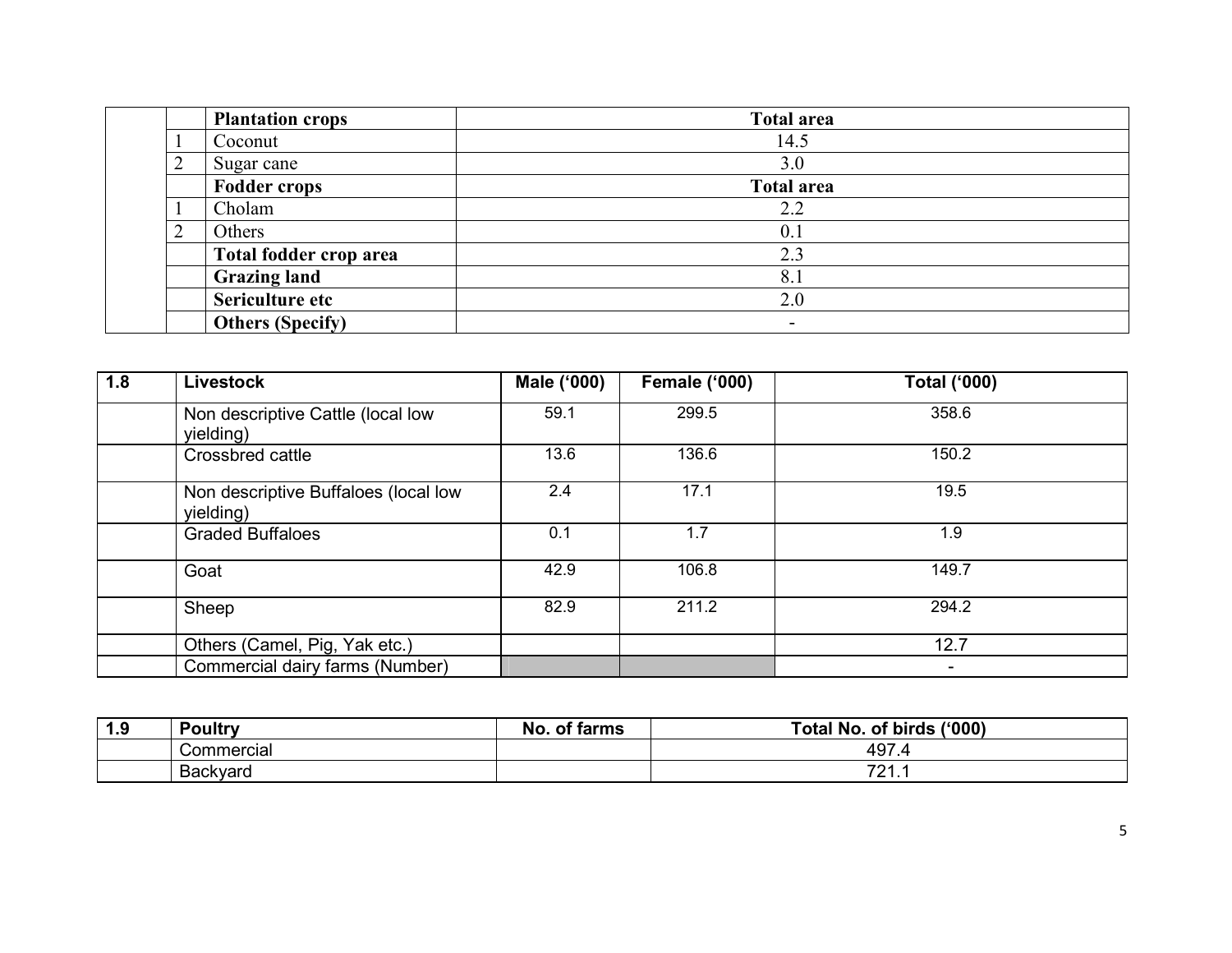| A. Capture                                                                  |                         |                        |                    |                                          |                                                               |  |
|-----------------------------------------------------------------------------|-------------------------|------------------------|--------------------|------------------------------------------|---------------------------------------------------------------|--|
| i. Marine (Data Source:<br><b>Fisheries Department)</b>                     | No. of<br>fishermen     | <b>Boats</b>           |                    | <b>Nets</b>                              | Storage<br>facilities (Ice<br>plants etc.,)                   |  |
|                                                                             | 7928                    | Mechanized             | Non-<br>mechanized | Mechanized<br>(Trawl nets, Gill<br>nets) | Non-<br>mechanized<br>(Shore Seines,<br>Stake & trap<br>nets) |  |
|                                                                             |                         |                        | 469                |                                          | Total nets: 5621                                              |  |
| ii. Inland (Data Source:                                                    | No. Farmers owned ponds |                        |                    | No. of Reservoirs                        | No. of village tanks                                          |  |
| <b>Fisheries Department)</b>                                                | 25                      |                        | $-5-$              |                                          | 50                                                            |  |
| <b>B.Culture</b>                                                            |                         |                        |                    |                                          |                                                               |  |
|                                                                             |                         | Water Spread Area (ha) |                    | Yield (t/ha0                             | Production (*000 tons)                                        |  |
| i. Brackish water (Data<br>Source:<br><b>MPEDA/Fisheries</b><br>Department) |                         | $\blacksquare$         |                    | $\overline{a}$                           | $\blacksquare$                                                |  |
| ii. Fresh water(Data<br>Source:                                             |                         | 2250.9                 |                    | $\blacksquare$                           | ۰                                                             |  |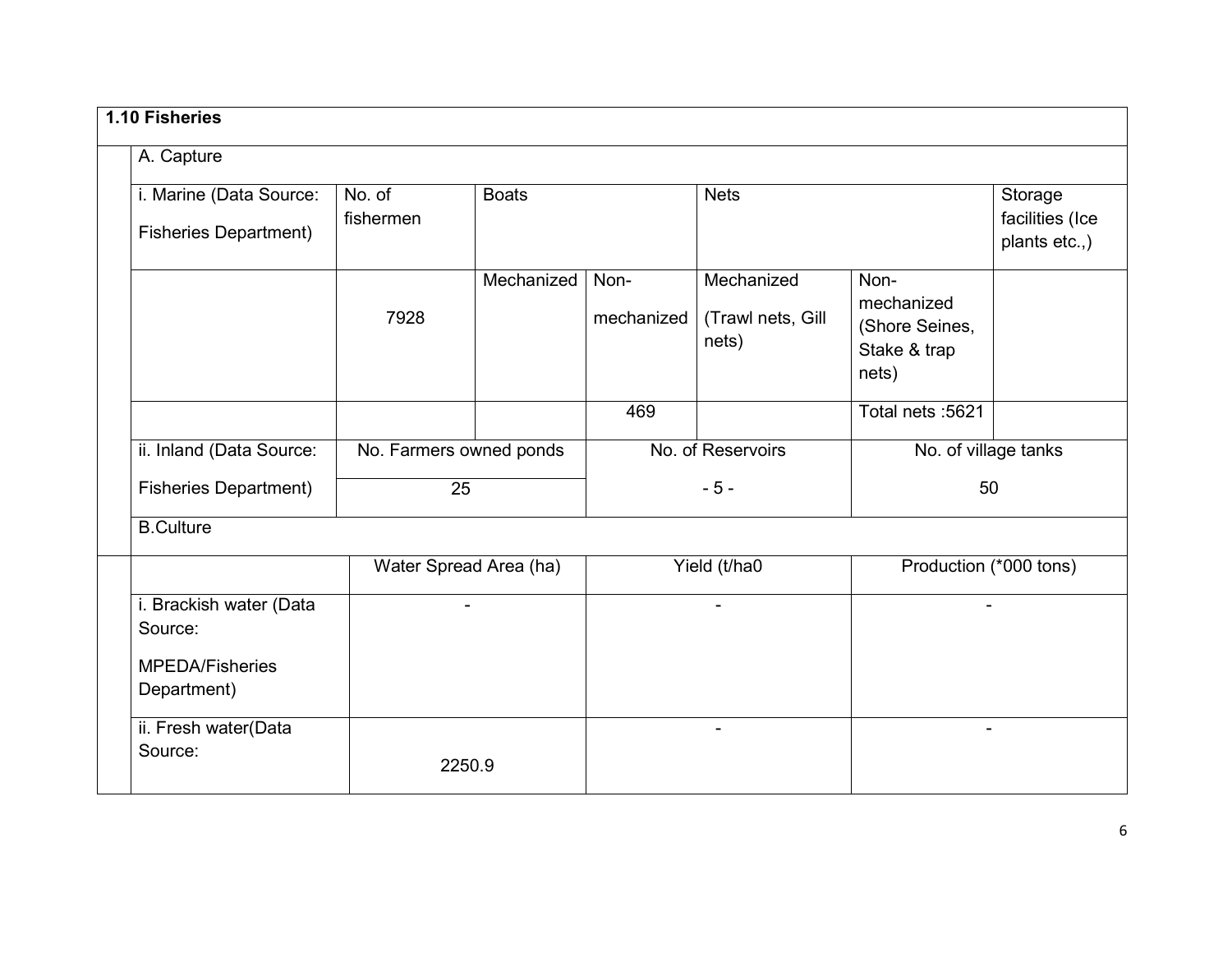| <b>Fisheries Department)</b> |  |
|------------------------------|--|
| <b>Others</b>                |  |

| 1.11 | Production<br>and      |                     | <b>Total</b>         |  |  |  |
|------|------------------------|---------------------|----------------------|--|--|--|
|      | <b>Productivity of</b> | Production ('000 t) | Productivity (kg/ha) |  |  |  |
|      | major crops            |                     |                      |  |  |  |
|      | Paddy                  | 118.8               | 4264                 |  |  |  |
|      | Finger millet          | 125.8               | 2080                 |  |  |  |
|      | Horse gram             | 23.1                | 737                  |  |  |  |
|      | Little millet          | 23.1                | 1099                 |  |  |  |
|      | Ground nut             | 23.3                | 1751                 |  |  |  |
|      | Sorghum                | 21.2                | 1938                 |  |  |  |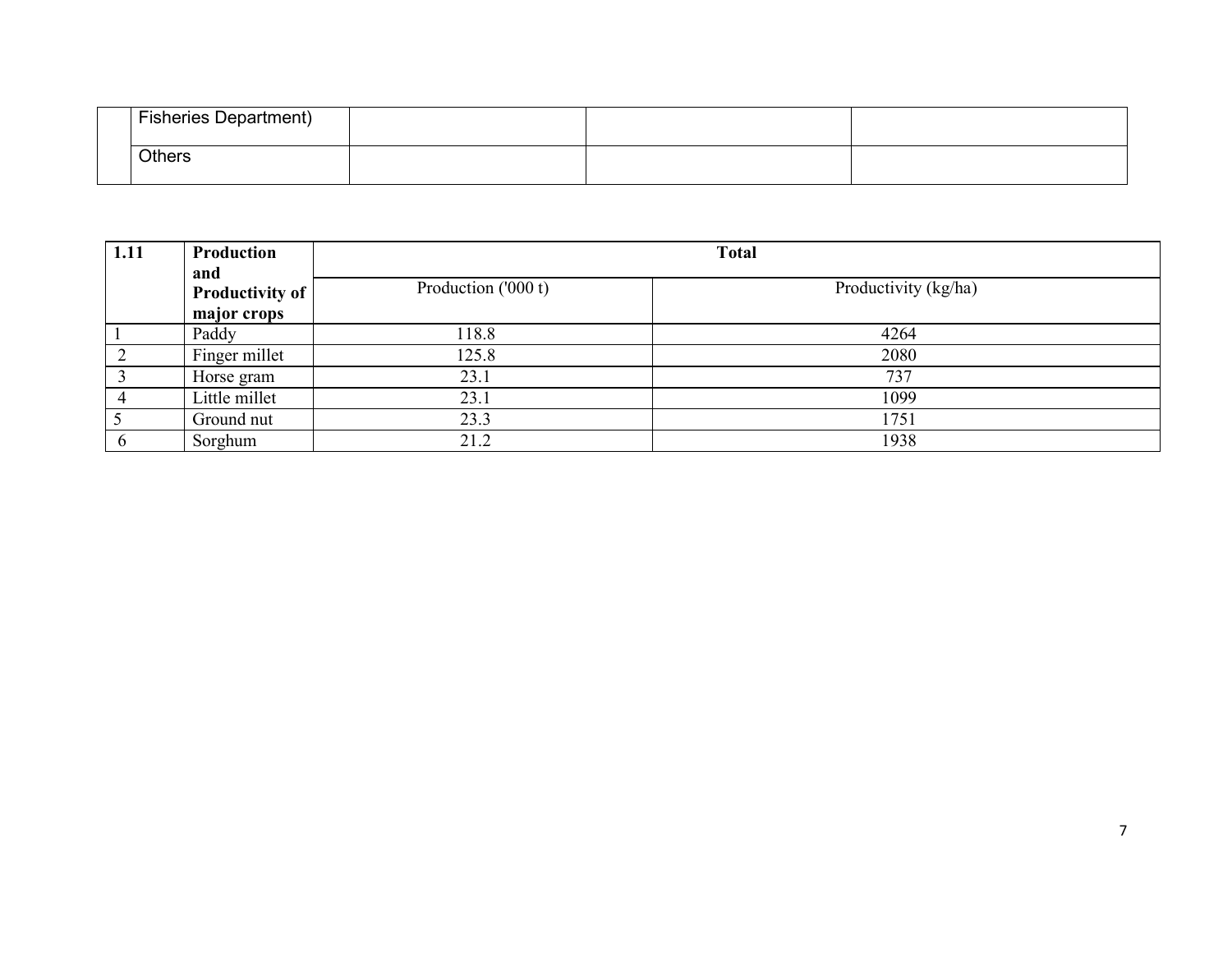| <b>Major Horticultural crops</b> |                |       |       |  |  |  |  |
|----------------------------------|----------------|-------|-------|--|--|--|--|
|                                  | Mango          | 172.0 | 4855  |  |  |  |  |
|                                  | Tomato         | 48.3  | 13126 |  |  |  |  |
|                                  | Cabbage        | 24.6  | 44926 |  |  |  |  |
| 4                                | Chillies       | 0.3   | 648   |  |  |  |  |
|                                  | <b>Brinjal</b> | 6.5   | 18202 |  |  |  |  |
| 6                                | <b>Banana</b>  | 10.7  | 49763 |  |  |  |  |

| 1.12 | Sowing window for 5        | Paddy                                          | <b>Finger millet</b> | Horse gram | Little millet | <b>Ground nut</b> |
|------|----------------------------|------------------------------------------------|----------------------|------------|---------------|-------------------|
|      | major crops (start and end |                                                |                      |            |               |                   |
|      | of sowing period)          |                                                |                      |            |               |                   |
|      | Kharif-Rainfed             |                                                | Jul-Aug              |            | Jul-Aug       | Jul-Aug           |
|      | Kharif-Irrigated           | $Jun - Jul$ (Early samba)<br>Aug - Sep (Samba) |                      |            |               |                   |
|      | Rabi-Rainfed               |                                                |                      | Sep-Oct    | $- -$         |                   |
|      | Rabi-Irrigated             | Nov - Dec                                      | Nov - Dec            | --         | --            | --                |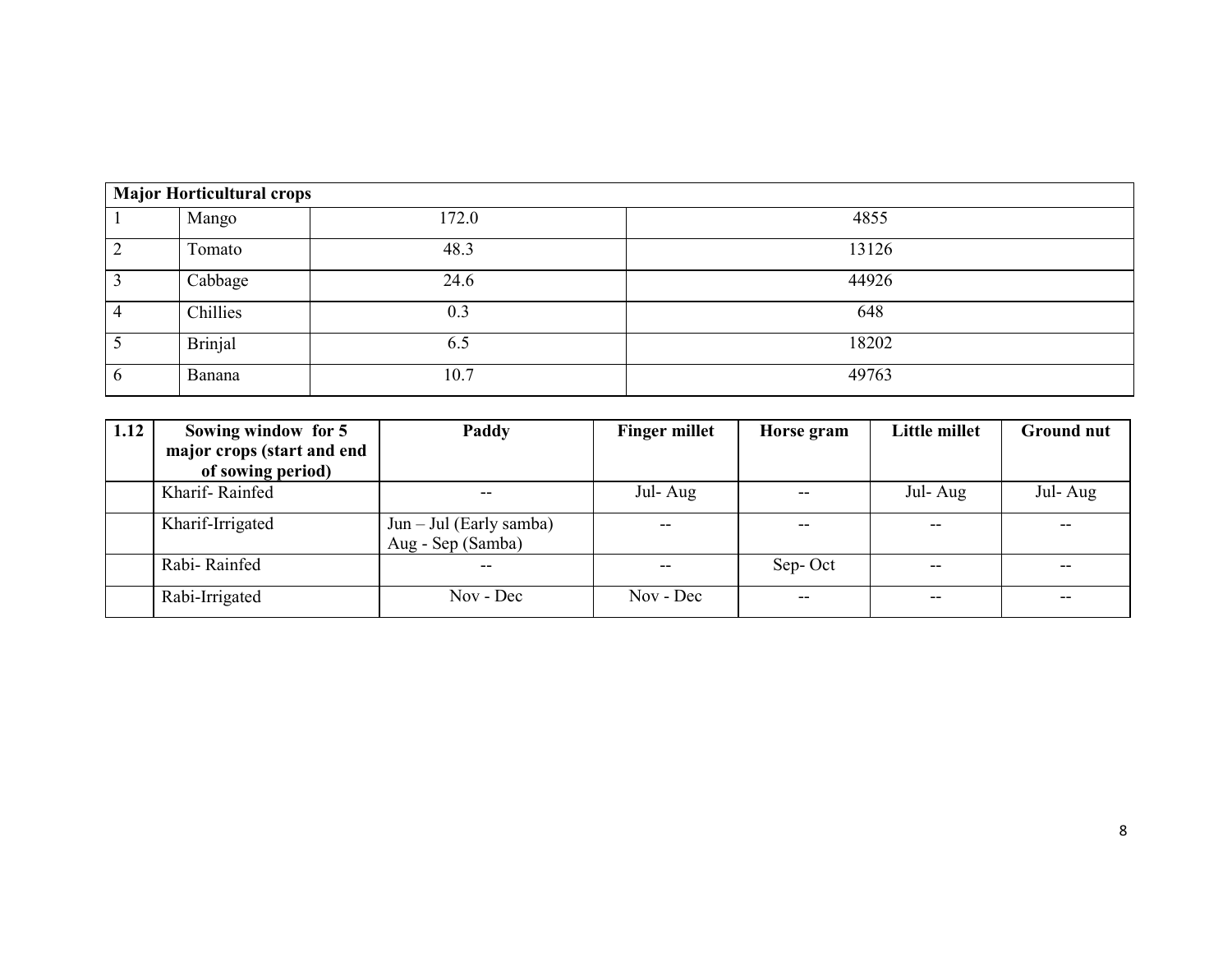| 1.13 | What is the major contingency the district is prone to? (Tick<br>mark and mention years if known during the last 10 year period) | Regular | Occassional | None |
|------|----------------------------------------------------------------------------------------------------------------------------------|---------|-------------|------|
|      |                                                                                                                                  |         |             |      |
|      | Drought                                                                                                                          |         |             |      |
|      | Flood                                                                                                                            |         |             |      |
|      | High intense storms                                                                                                              |         |             |      |
|      | Cyclone                                                                                                                          |         |             |      |
|      | Hail storm                                                                                                                       |         |             |      |
|      | Heat wave                                                                                                                        |         |             |      |
|      | Cold wave                                                                                                                        |         |             |      |
|      | Frost                                                                                                                            |         |             |      |
|      | Sea water inundation                                                                                                             |         |             |      |
|      | Pests and diseases (specify)                                                                                                     |         |             |      |

|  | 1.14   Include Digital maps of<br>the district for | Location map of district within State as Annexure I | Enclosed: Yes |
|--|----------------------------------------------------|-----------------------------------------------------|---------------|
|  |                                                    | Mean annual rainfall as Annexure 2                  | Enclosed: Yes |
|  |                                                    | Soil map as Annexure 3                              | Enclosed: Yes |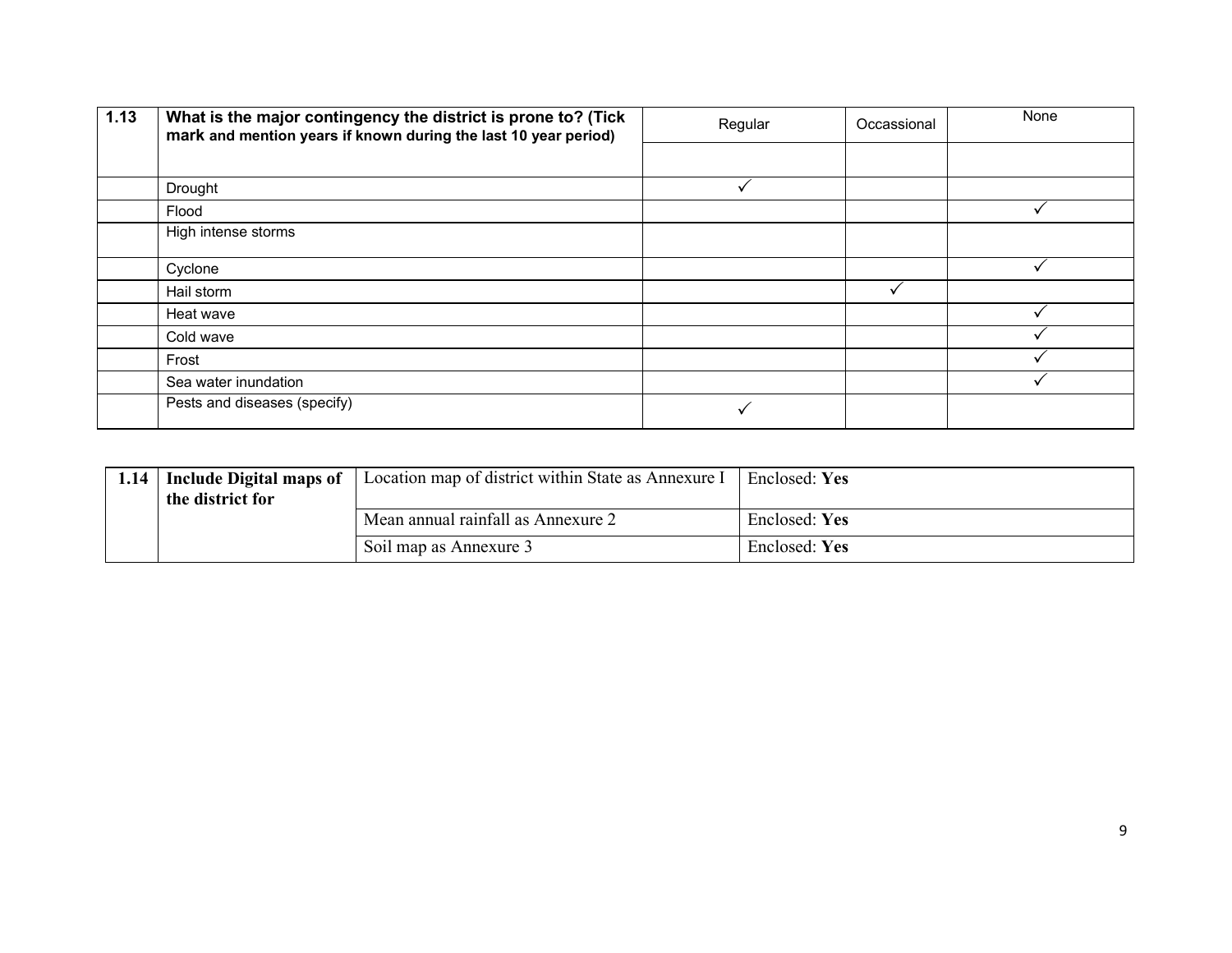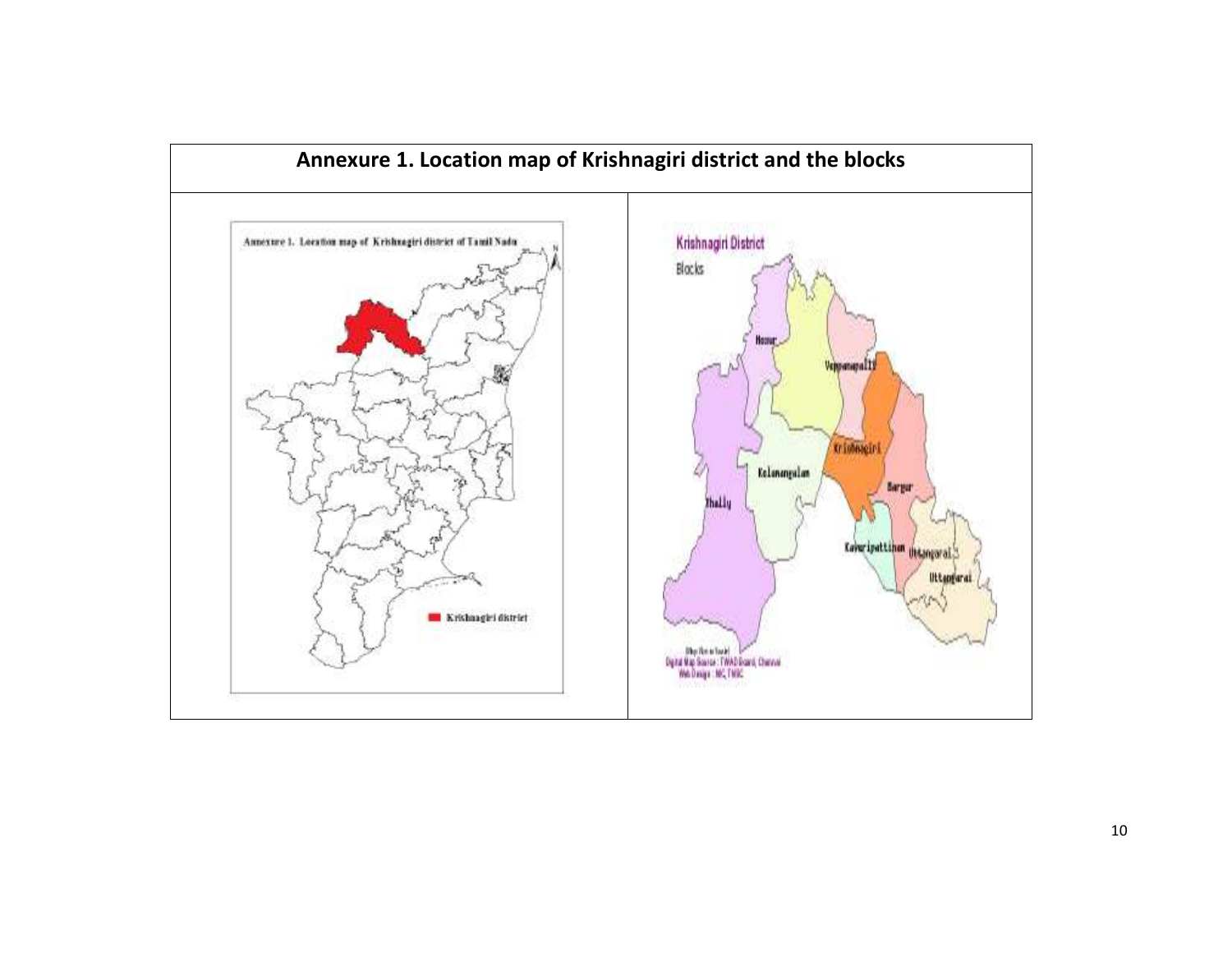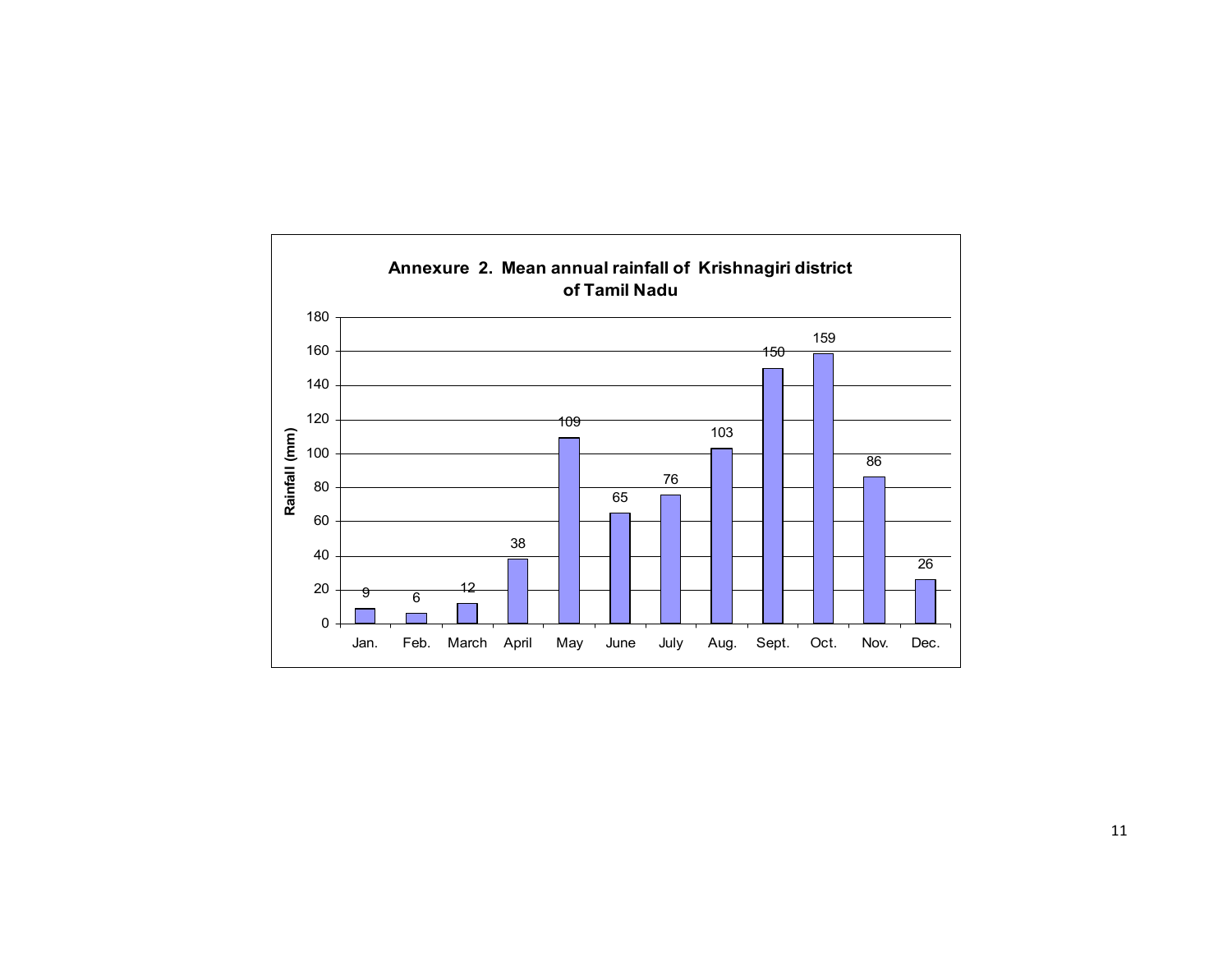

Annexure 3. Soil map of Krishnagiri district of Tamil nadu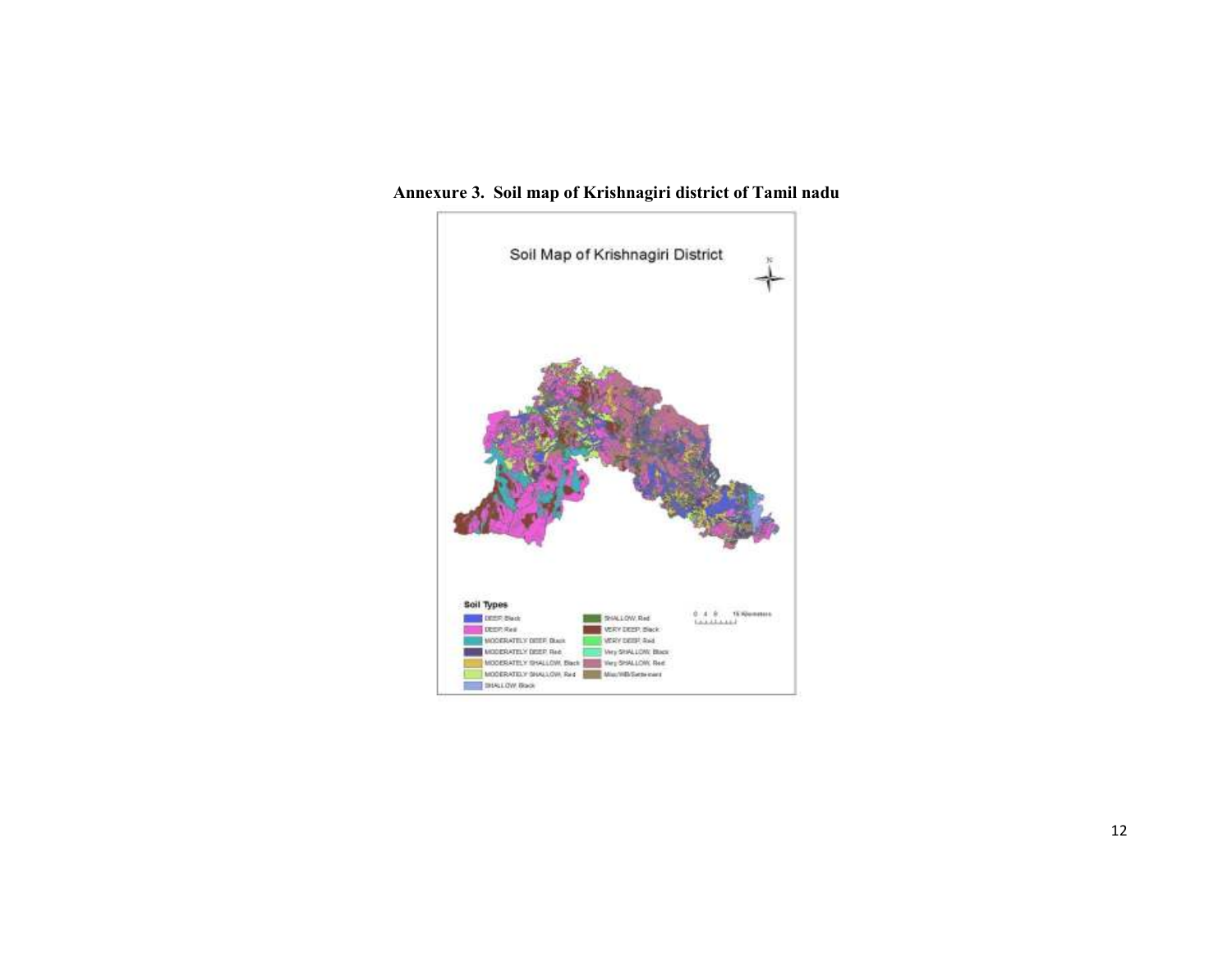## 2.0 Strategies for weather related contingencies

# 2.1 Drought

# 2.1.1 Rainfed situation ( South West Monsoon)

| <b>Condition</b>                                |                                                                  |                                                 | <b>Suggested Contingency measures</b>                                                                                                             |                                                                                                                                                                |                                     |  |
|-------------------------------------------------|------------------------------------------------------------------|-------------------------------------------------|---------------------------------------------------------------------------------------------------------------------------------------------------|----------------------------------------------------------------------------------------------------------------------------------------------------------------|-------------------------------------|--|
| <b>Early season</b><br>drought                  | <b>Major Farming</b><br>situation                                | <b>Normal</b><br>Crop/cropping<br>system        | Change in<br>crop/cropping system                                                                                                                 | <b>Agronomic measures</b>                                                                                                                                      | <b>Remarks</b> on<br>Implementation |  |
| Delay by 2 weeks<br>(July 4 <sup>th</sup> week) | Red non calcareous soils<br>with rolling topography              | $Ragi - (Lab Lab +$<br>$Sorghum + Red$<br>gram) | Change of ragi varieties<br>from long duration (LD)<br>to medium duration<br>$(MD)$ .<br>LD-Paiyur 1, GPU-28,<br>L-5, MR-1, HR-911<br>MD-Paiyur 1 | Raising community<br>nursery and<br>transplanting.<br>Seed hardening with<br>$KH_2PO4(2%)$                                                                     |                                     |  |
|                                                 | Shallow marginal and<br>sub marginal red non<br>calcareous soils | Samai - Horse<br>gram                           | Varieties-Paiyur 2, Co-<br>2 and Co-3                                                                                                             | Seed hardening &<br>$P_2O_5$ enriched FYM                                                                                                                      |                                     |  |
| Delay by 4 weeks<br>(Aug 2 <sup>nd</sup> week)  | Red non calcareous soils<br>with rolling topography              | $Ragi - (Lab Lab +$<br>Sorghum + Red<br>gram)   | Change long duration<br>varieties to short<br>duration<br>Indaf $9, Co-7$                                                                         | Seed hardening<br>Application of<br>Azospirllium<br>Soil mulching with<br>blade harrow<br>Spray ethrel 200 ppm at<br>45 and 65 DAS to<br>induce early maturity | ICDP, SVP,<br><b>ATMA</b>           |  |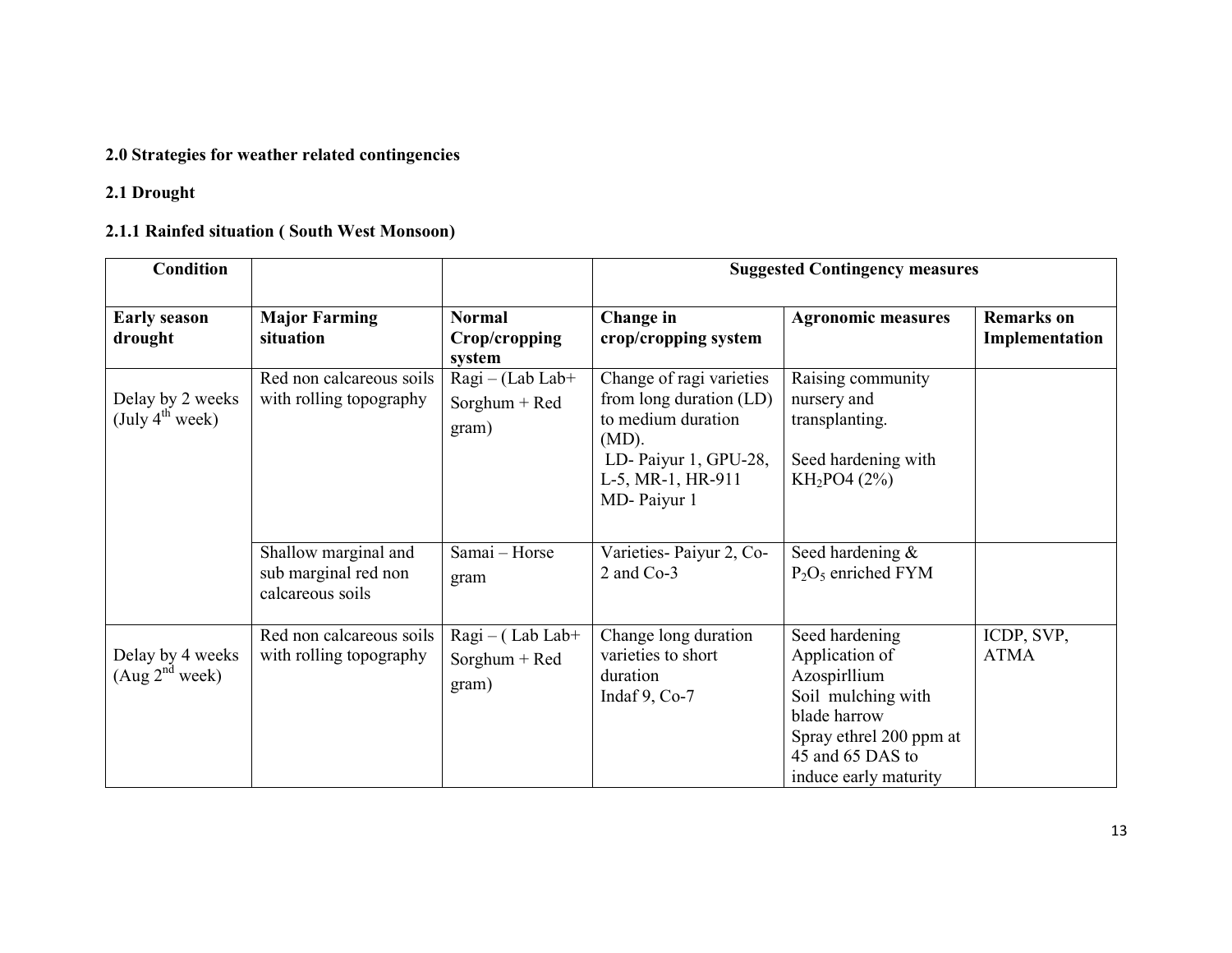| <b>Condition</b>                                  |                                                                  |                                              | <b>Suggested Contingency measures</b>                                                                                                                 |                                                                        |                                     |  |
|---------------------------------------------------|------------------------------------------------------------------|----------------------------------------------|-------------------------------------------------------------------------------------------------------------------------------------------------------|------------------------------------------------------------------------|-------------------------------------|--|
| <b>Early season</b><br>drought                    | <b>Major Farming</b><br>situation                                | <b>Normal</b><br>Crop/cropping<br>system     | Change in<br>crop/cropping system                                                                                                                     | <b>Agronomic measures</b>                                              | <b>Remarks</b> on<br>Implementation |  |
|                                                   | Shallow marginal and<br>sub marginal red non<br>calcareous soils | Samai-<br>Horsegram                          | Varieties-Paiyur 2,<br>Co-2 and Co-3                                                                                                                  | Application of FYM<br>Seed hardening                                   | ICDP, SVP,<br><b>ATMA</b>           |  |
| Delay by 6 weeks<br>(Aug 4 <sup>th</sup> week)    | Red non calcareous soils<br>with rolling topography              | $Ragi - (Lab Lab +$<br>Redgram +<br>Sorghum) | Change from millets to<br>Application of tank silt<br>pulses (cowpea) or<br>80-100 t/ha as a long<br>fodder Sorghum<br>term measure in these<br>soils |                                                                        |                                     |  |
|                                                   | Shallow marginal and<br>sub marginal red non<br>calcareous soils | Samai<br>Horsegram                           | SD-Cowpea = $CoCP 6$ ,<br>7 P-152<br>Sorghum $-$ Co4,<br>Paiyur 2                                                                                     | Split application of<br>fertilizers<br>Seed treatment with<br>azophos. |                                     |  |
| Delay by 8<br>weeks<br>(Sep 2 <sup>nd</sup> week) | Red non calcareous soils<br>with rolling topography              | Ragi - (Lab Lab+<br>Red gram +<br>Sorghum)   | Skipping of I <sup>st</sup> kharif<br>crop and raising of II <sup>nd</sup><br>rabi crop Horsegram                                                     | <i>Insitu</i> soil moisture<br>conservation for rabi<br>crop           |                                     |  |
|                                                   | Shallow marginal and<br>sub marginal red non<br>calcareous soils | Samai-<br>Horsegram                          | Skipping of kharif crop<br>and raising rabi crop<br>Horsegram                                                                                         |                                                                        |                                     |  |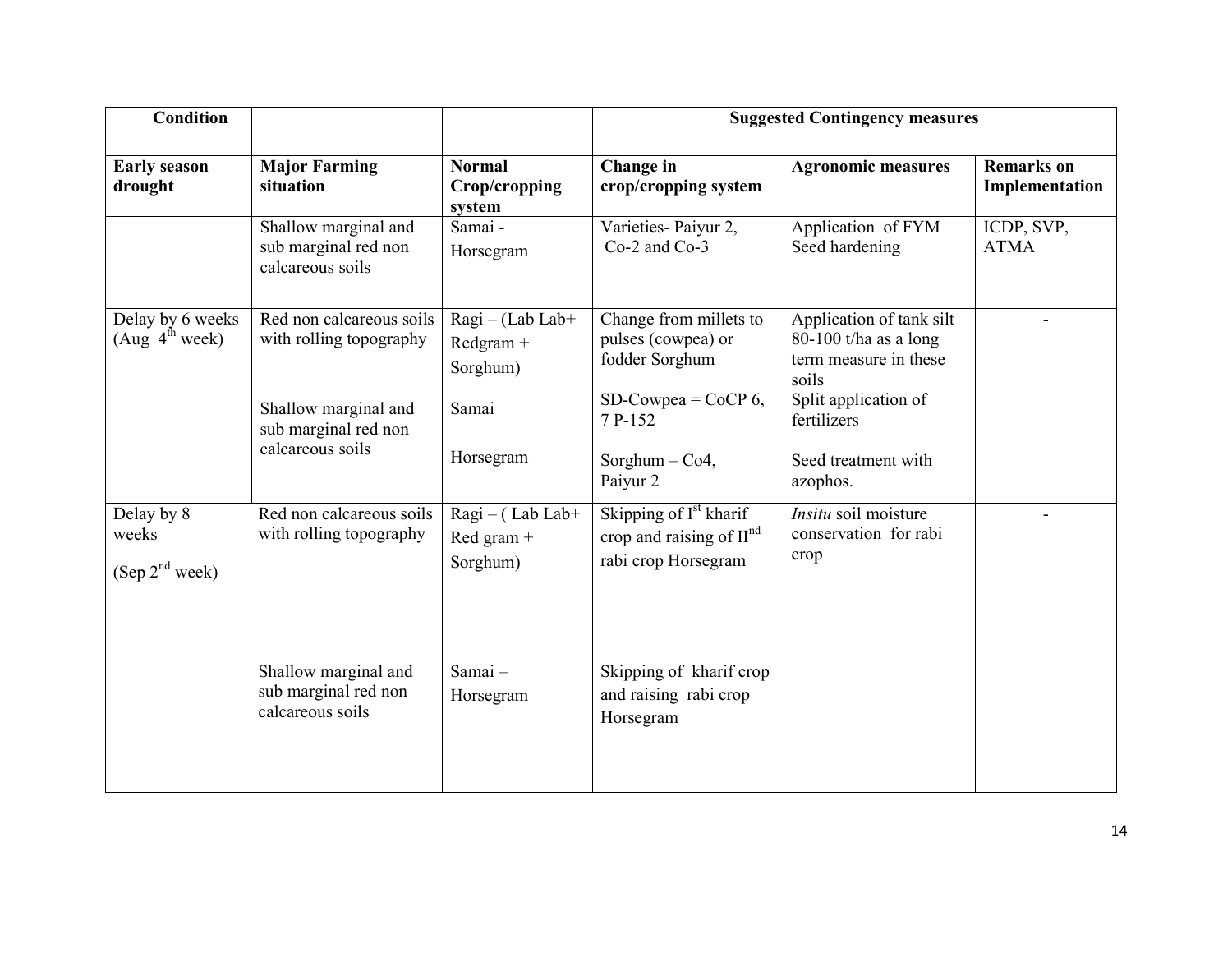| <b>Condition</b>                                                         |                                                                  |                                                         | <b>Suggested Contingency measures</b> |                                                 |                                     |
|--------------------------------------------------------------------------|------------------------------------------------------------------|---------------------------------------------------------|---------------------------------------|-------------------------------------------------|-------------------------------------|
| <b>Early season</b><br>drought                                           | <b>Major Farming</b><br>situation                                | Rabi season<br><b>Normal</b><br>Crop/cropping<br>system | Change in<br>crop/cropping system     | <b>Agronomic measures</b>                       | <b>Remarks</b> on<br>Implementation |
| Delay by 2 weeks<br>(Nov $1st$ week)                                     | Shallow marginal and<br>sub marginal red non<br>calcareous soils | Horse gram                                              | No change                             | No change                                       | $\overline{\phantom{0}}$            |
| Delay by 4 weeks<br>(Nov $3^{rd}$ week)                                  |                                                                  |                                                         | Re sowing of<br>Horse gram            | Water conservation and<br>management techniques |                                     |
| Delay by 6 weeks<br>(Dec 1st week)<br>Delay by 8 weeks<br>(Dec 3rd week) |                                                                  |                                                         | Fodder sorghum<br>Fallow              | -                                               |                                     |

## Rainfed situation ( North East Monsoon)

| Condition           |                                   |                             | <b>Suggested Contingency measures</b> |                    |                                     |
|---------------------|-----------------------------------|-----------------------------|---------------------------------------|--------------------|-------------------------------------|
| <b>Early season</b> | <b>Major Farming</b><br>situation | $\mid$ Crop/cropping system | Crop management                       | Rabi crop planning | <b>Remarks</b> on<br>Implementation |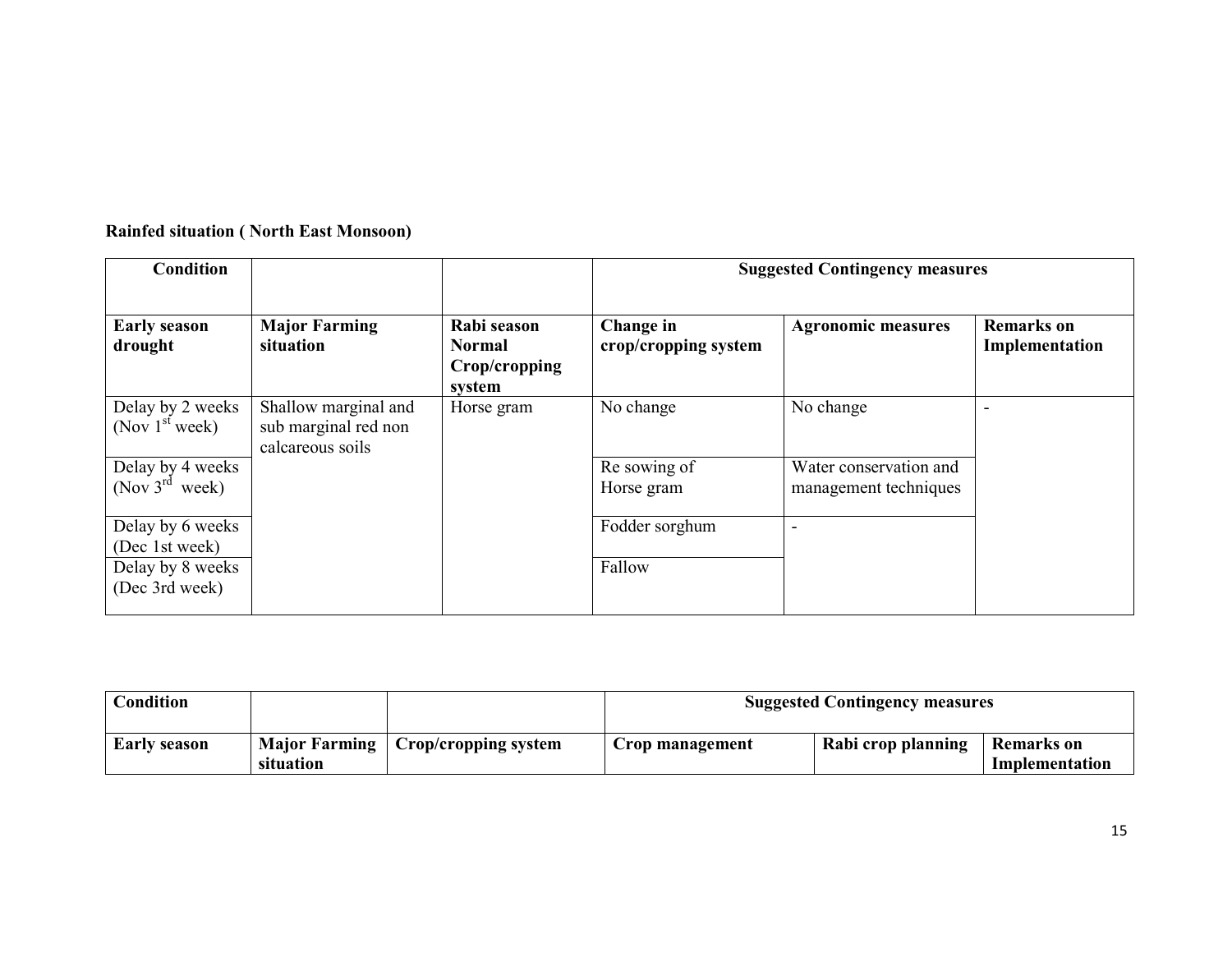| drought (Normal<br>onset, followed<br>by $15-20$ days<br>dry spell after<br>sowing leading<br>to poor<br>germination /<br>crop stand etc.) | Red non<br>calcareous soils<br>with rolling<br>topography<br>Shallow<br>marginal and sub<br>marginal red non<br>calcareous soils | Ragi – (Lab Lab+ Red<br>$gram + Sorghum)$<br>Samai – Horsegram     | If very poor germination<br>resowing may be adopted.<br>Life saving irrigation if<br>available can be given<br>Foliar application of<br>nutrients can be adopted.                            | Application of tank<br>silt 80-100 t/ha as a<br>medium term<br>measure<br>Application of $P_2O_5$<br>enriched FYM            |
|--------------------------------------------------------------------------------------------------------------------------------------------|----------------------------------------------------------------------------------------------------------------------------------|--------------------------------------------------------------------|----------------------------------------------------------------------------------------------------------------------------------------------------------------------------------------------|------------------------------------------------------------------------------------------------------------------------------|
| Mid season<br>drought (long<br>dry spell)<br>at vegetative<br>stage                                                                        | Red non<br>calcareous soils<br>with rolling<br>topography<br>Shallow<br>marginal and sub<br>marginal red non<br>calcareous soils | $Ragi - (Lab Lab + Red)$<br>$gram + Sorghum)$<br>Samai – Horsegram | Spraying of KCl (1%) to<br>alleviate stress<br>Foliar application of<br>nutrients<br>Reduce plant population $\&$<br>use biomass as mulch<br>Spray of ethrel (200 ppm)<br>for early maturity | In-situ soil moisture<br>conservation<br>techniques<br>Soil mulching<br>Application of<br>azospirillium &<br>phosphobacteria |

| <b>Condition</b>         |                                                |                      | <b>Suggested Contingency measures</b> |           |                   |
|--------------------------|------------------------------------------------|----------------------|---------------------------------------|-----------|-------------------|
| Mid season               | <b>Major Farming</b>                           | Crop/cropping system | Crop management                       | Rabi crop | <b>Remarks</b> on |
| drought (long            | situation                                      |                      |                                       | planning  | Implementation    |
| dry spell)               |                                                |                      |                                       |           |                   |
|                          | Red non                                        | Ragi – (Lab Lab+ Red | Foliar application 2% Urea            |           |                   |
| At reproductive<br>stage | calcareous soils<br>with rolling<br>topography | $gram + Sorghum)$    | Water conservation and                |           |                   |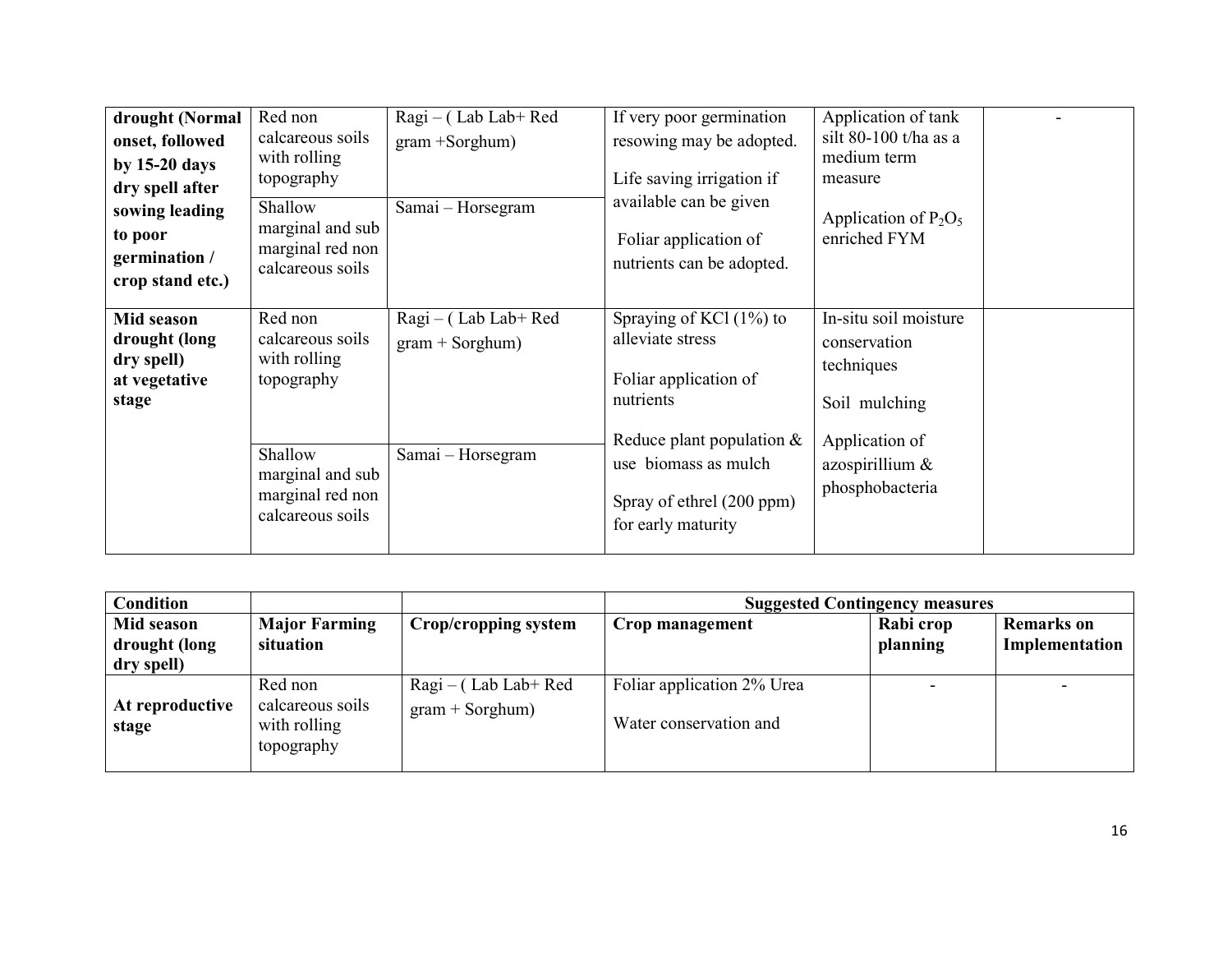| <b>Condition</b>                          |                                                                     |                                               |                                                                                  | <b>Suggested Contingency measures</b> |                                     |
|-------------------------------------------|---------------------------------------------------------------------|-----------------------------------------------|----------------------------------------------------------------------------------|---------------------------------------|-------------------------------------|
| Mid season<br>drought (long<br>dry spell) | <b>Major Farming</b><br>situation                                   | <b>Crop/cropping system</b>                   | Crop management                                                                  | Rabi crop<br>planning                 | <b>Remarks</b> on<br>Implementation |
|                                           | Shallow marginal<br>and sub marginal<br>red non calcareous<br>soils | Samai - Horsegram                             | management practices                                                             |                                       |                                     |
| <b>Terminal</b><br>drought                | Red non<br>calcareous soils<br>with rolling<br>topography           | $Ragi - (lab lab + red gram)$<br>$+$ sorghum) | Early harvest at physiological<br>maturity<br>Conserving moisture for rabi crops | Sowing of rabi<br>crop-<br>Horsegram  |                                     |
|                                           | Shallow marginal<br>and sub marginal<br>red non calcareous<br>soils | Samai – Horsegram                             |                                                                                  |                                       |                                     |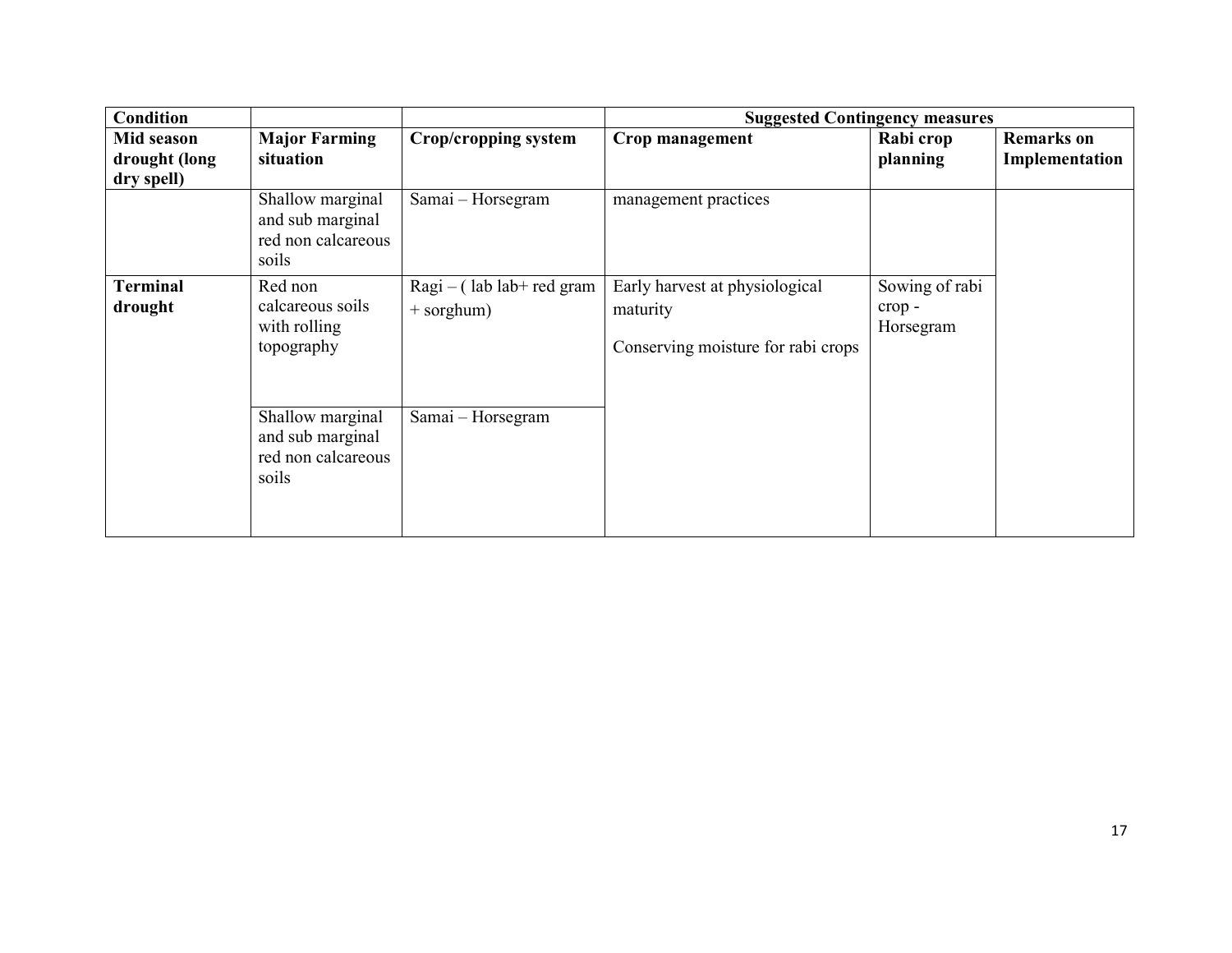## 2.1.2 Irrigated situation

| <b>Condition</b> |                            |                             |                                   | <b>Suggested Contingency measures</b> |                                     |  |  |
|------------------|----------------------------|-----------------------------|-----------------------------------|---------------------------------------|-------------------------------------|--|--|
|                  | Major Farming<br>situation | <b>Crop/cropping system</b> | Change in<br>crop/cropping system | <b>Agronomic measures</b>             | <b>Remarks</b> on<br>Implementation |  |  |
| Delayed/         | Wetland paddy              | $Rice - Rice$               | Change of varieties from          | Practicing of SRI                     | IAMWARM, ICDP,                      |  |  |
| limited release  | canal irrigated            |                             | Medium duration (MD)              | techniques.                           | NADP, ATMA                          |  |  |
| of water in      |                            |                             | to Short duration (SD)            | In case of transplanting              |                                     |  |  |
| canals due to    |                            |                             |                                   | use aged seedling of 45-              |                                     |  |  |
| low rainfall     |                            |                             | MD – Paiyur 1, W.Ponni,           | 60DAS, closer spacing $\&$            |                                     |  |  |
|                  |                            |                             | <b>BPT5204</b>                    | more seedings / hill                  |                                     |  |  |
|                  |                            |                             |                                   | Nipping of tips of over               |                                     |  |  |
|                  |                            |                             | $SD - IR42, 64, ADT39$            | grown seedlings                       |                                     |  |  |
|                  |                            |                             |                                   | Basal 25% of N extra to               |                                     |  |  |
|                  |                            |                             |                                   | be applied                            |                                     |  |  |

| <b>Condition</b> |                      |                      | <b>Suggested Contingency measures</b> |           |                   |  |
|------------------|----------------------|----------------------|---------------------------------------|-----------|-------------------|--|
|                  | <b>Major Farming</b> | Crop/cropping system | Change in crop/cropping               | Agronomic | <b>Remarks</b> on |  |
|                  | situation            |                      | system                                | measures  | Implementation    |  |
| Non release of   | Wetland Paddy        | $Rice - Rice$        | Change from Rice (I season)           |           |                   |  |
| water in canals  | canal irrigated      |                      | to Ragi / Green manure /              |           |                   |  |
| under delayed    |                      |                      | vegetables and raising Rice           |           |                   |  |
| onset of         |                      |                      | in second season (Nov $-$             |           |                   |  |
| monsoon in       |                      |                      | Dec)                                  |           |                   |  |
| catchment        |                      |                      |                                       |           |                   |  |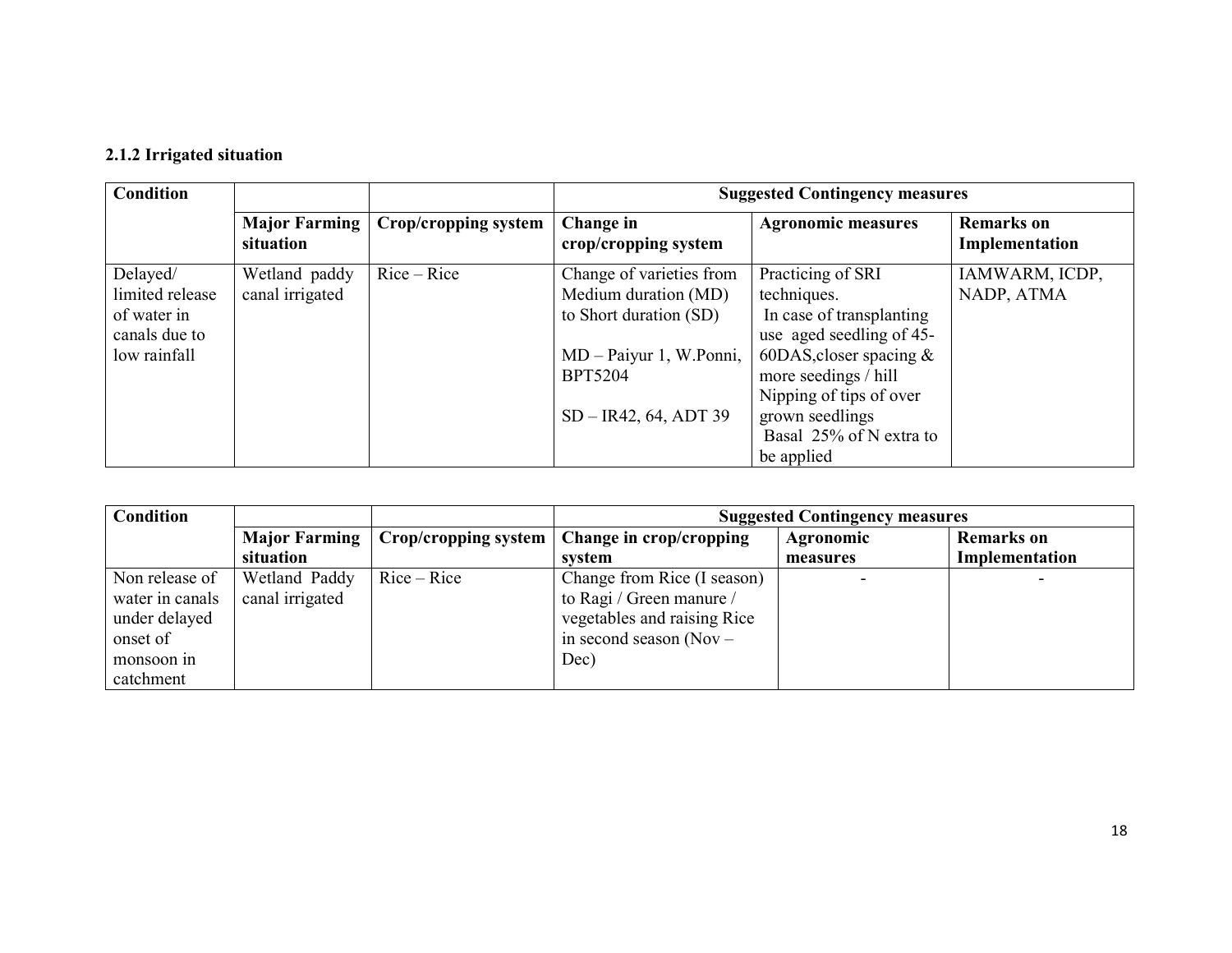| <b>Condition</b> |                      |                      |                          | <b>Suggested Contingency measures</b> |                   |
|------------------|----------------------|----------------------|--------------------------|---------------------------------------|-------------------|
|                  | <b>Major Farming</b> | Crop/cropping system | Change in                | Agronomic                             | <b>Remarks</b> on |
|                  | situation            |                      | crop/cropping system     | measures                              | Implementation    |
| Lack of inflows  | Wetland paddy        | $Rice - Ragi$        | Change of varieties from | SRI techniques                        |                   |
| into tanks due   | tank irrigated       |                      | Medium duration to short | <b>Adopt Drum</b>                     |                   |
| to insufficient  |                      |                      | duration                 | seeding in canal                      |                   |
| /delayed onset   |                      |                      | SD-IR42, 64, ADT-39      | irrigated situation                   |                   |
| of monsoon       |                      |                      |                          |                                       |                   |
|                  |                      |                      |                          | Practicing of SRI                     |                   |
|                  |                      |                      |                          | techniques.                           |                   |
|                  |                      |                      |                          | In case of                            |                   |
|                  |                      |                      |                          | transplanting use                     |                   |
|                  |                      |                      |                          | aged seedling of 45-                  |                   |
|                  |                      |                      |                          | 60DAS, closer                         |                   |
|                  |                      |                      |                          | spacing & more                        |                   |
|                  |                      |                      |                          | seedings / hill                       |                   |
|                  |                      |                      |                          | Nipping of tips of                    |                   |
|                  |                      |                      |                          | over grown                            |                   |
|                  |                      |                      |                          | seedlings                             |                   |
|                  |                      |                      |                          | Basal 25% of N                        |                   |
|                  |                      |                      |                          | extra to be applied                   |                   |

| <b>Condition</b>                                               |                                            |                            |                                                                                                    | <b>Suggested Contingency measures</b> |                   |
|----------------------------------------------------------------|--------------------------------------------|----------------------------|----------------------------------------------------------------------------------------------------|---------------------------------------|-------------------|
|                                                                | Major Farming                              | Crop/cropping system       | Change in                                                                                          | Agronomic                             | <b>Remarks</b> on |
|                                                                | situation                                  |                            | crop/cropping system                                                                               | measures                              | Implementation    |
| Insufficient<br>groundwater<br>recharge due to<br>low rainfall | Garden land<br>$paddy - well$<br>irrigated | $Rice - Ragi / Vegetables$ | Change from MD to SD<br>varieties transplanting 45-<br>60 day old seedlings<br>SD-IR 42,64, ADT-39 |                                       |                   |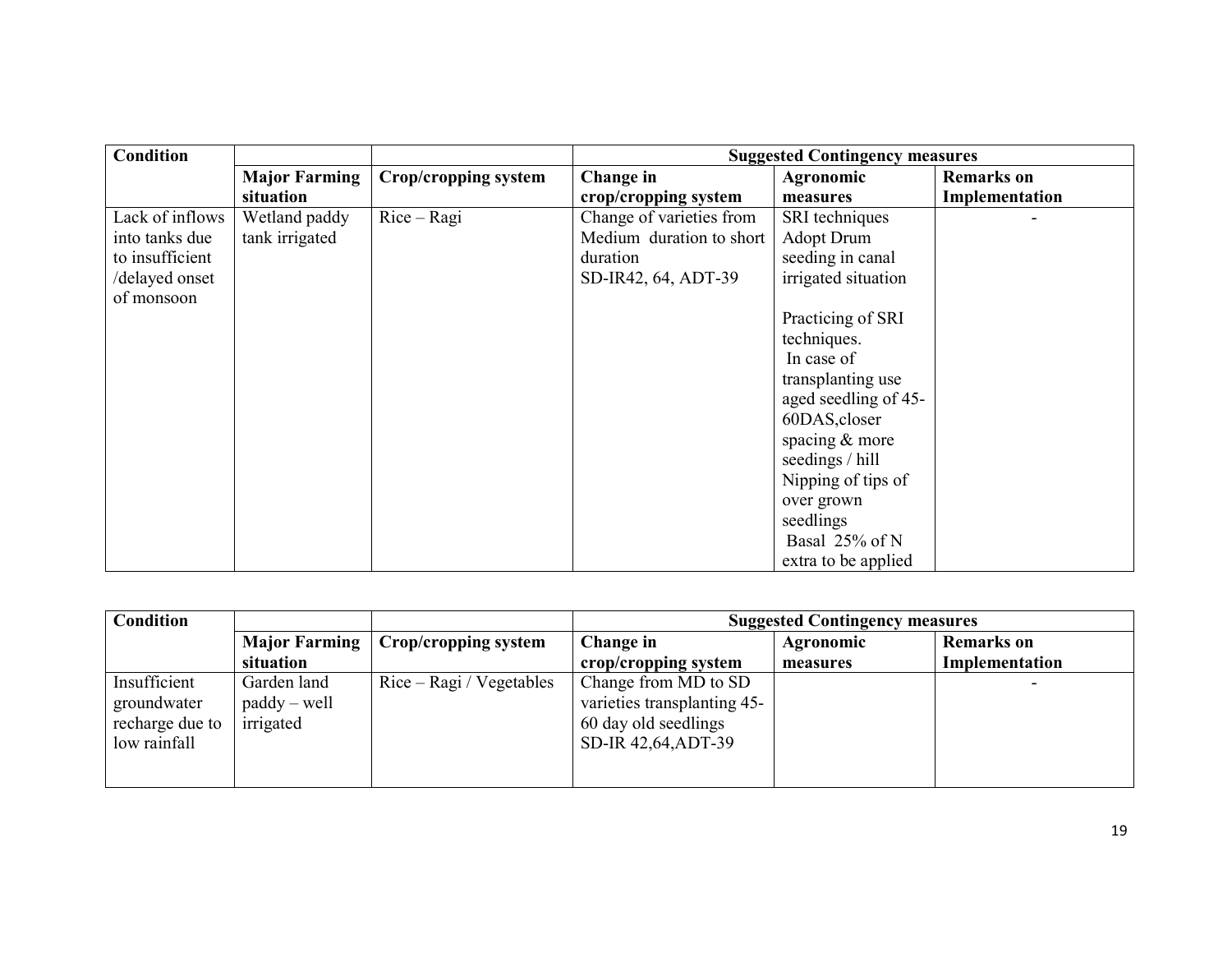| Condition |                          |                             |                      | <b>Suggested Contingency measures</b> |                   |
|-----------|--------------------------|-----------------------------|----------------------|---------------------------------------|-------------------|
|           | Major Farming            | <b>Crop/cropping system</b> | Change in            | <b>Agronomic</b>                      | <b>Remarks</b> on |
|           | situation                |                             | crop/cropping system | measures                              | Implementation    |
| Any other | $\overline{\phantom{0}}$ |                             |                      |                                       |                   |
| condition |                          |                             |                      |                                       |                   |
| (specify) |                          |                             |                      |                                       |                   |
|           |                          |                             |                      |                                       |                   |
|           |                          |                             |                      |                                       |                   |
|           |                          |                             |                      |                                       |                   |
|           |                          |                             |                      |                                       |                   |

2.2 Unusual rains (untimely, unseasonal etc) -NA

2.3 Floods : - NA

2.4 Extreme events: Heat wave / Cold wave/Frost/ Hailstorm /Cyclone -NA

#### 2.5Contingent strategies for Livestock, Poultry & Fisheries

2.5.1. Livestock

|                | <b>Suggested contingency measures</b> |                  |                        |
|----------------|---------------------------------------|------------------|------------------------|
|                | <b>Before the event</b>               | During the event | <b>After the event</b> |
| <b>Drought</b> |                                       |                  |                        |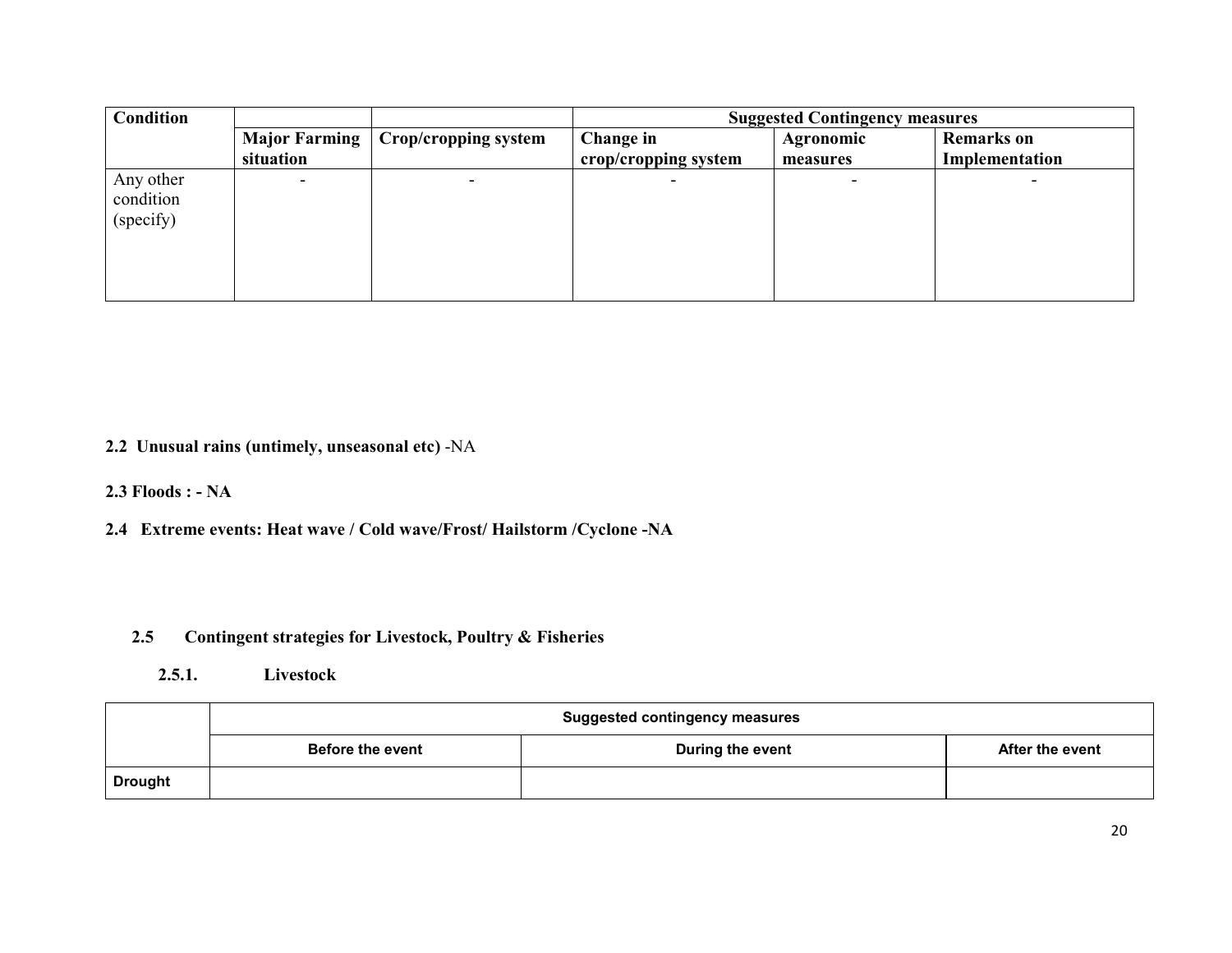| Feed and<br>fodder<br>availability | Sowing of cereals (Sorghum) and leguminous<br>crops (Lucerne, Horsegram, Cowpea) during<br>North-East monsoon under dry land system for<br>fodder production.<br>Fodder production with Sorghum - stylo- Sorghum<br>on rotation basis.<br>Harvesting of crop residues especially Paddy,<br>Groundnut and sugarcane tops and hay making<br>during the months of January and February for<br>use in summer months/drought season.<br>Motivating the sugarcane farmers to convert green<br>sugarcane tops in to silage by the end of February<br>Create awareness on establishment of pasture<br>with drought resistant fodder Varities like Guinea<br>grass, stylo, kolukkattai grass, Acacia trees, etc.<br>Creation of tree fodder models with Subabul,<br>Glyricidia, Agathi, etc for tree fodder production<br>during summer.<br>Encouraging farmers to cultivate<br>short-term fodder crops like sunhemp.<br>Keeping sufficient stock of mineral mixture.<br>Popularization of the use of chaff cutters to avoid<br>fodder wastage.<br>Educate the farmers about the proper method of<br>hay making in order to avoid spoilage.<br>Conservation of crop residues for summer feeding.<br>Promote Azola cultivation at backyard<br>Capacity building and preparedness of the<br>stakeholders and official staff for the unexpected<br>events | οf<br>Harvest<br>and<br>biomass<br>dried<br>use<br>up<br>crops<br>(Sorghum/groundnut/paddy/maize/ Blackgram) material as fodder<br>Chaffing of green and dry fodder to avoid wastage<br>Use of unconventional and locally available cheap feed ingredients<br>for feeding of livestock.<br>Enrichment of dry fodder with urea, Salt and molasses.<br>Continuous supplementation of minerals to prevent infertility.<br>Transport of dry fodder bales from the fodder grid at DLF, Hosur to<br>the drought affected villages<br>Advising the farmers to feed balanced ration during summer months.<br>Feeding of chaffed and salt sprinkled crop residues.<br>Supplementation of tree fodder with the available grass fodder.<br>Feeding livestock with locally available cheaper brewery waste.<br>Using of ensiled grasses and sugarcane tops during the drought<br>period.<br>Promotion of cultivation of Horse gram as contingent crop and<br>harvesting it at vegetative phase as fodder<br>Herd should be split and supplementation should be given only to the<br>highly productive and breeding animals during severe drought<br>Provision of emergency grazing/feeding (Cow-calf camps or other<br>special arrangements to protect high productive & breeding stock)<br>during severe drought<br>Encourage mixing available kitchen waste with dry fodder while<br>feeding to the milch animals<br>Arrangements should be made for mobilization of small ruminants<br>across the districts where no drought exits<br>Unproductive livestock should to be culled during severe drought<br>Create transportation and marketing facilities for the culled and<br>unproductive animals (10000-20000 animals)<br>Subsidized loans (5-10 crores) should be provided to the livestock<br>keepers | Encourage progressive farmers<br>to grow multi cut fodder crops of<br>sorghum/bajra/maize(UP chari,<br>MP chari, HC-136, HD-2, GAINT<br>BAJRA.<br>$L-74.$<br>K-677,<br>Ananad/African<br>Tall,<br>Kisan<br>composite, Moti, Manjari, B1-7<br>on their own lands & supporting<br>with<br>assisting<br>them<br>infrastructures<br>like<br>seeds,<br>money manure.<br>Supply of quality seeds of COFS<br>29, Stylo and fodder slips of<br>Co3, Co4, guinea grass well<br>before monsoon<br>The technique of over $-$ seeding<br>the<br>dryland<br>sorghum<br>on<br>cultivation with Stylosanthes<br>hamata be popularized<br>Flushing the stock to recoup<br>Replenish the feed and<br>fodder<br>banks |
|------------------------------------|-----------------------------------------------------------------------------------------------------------------------------------------------------------------------------------------------------------------------------------------------------------------------------------------------------------------------------------------------------------------------------------------------------------------------------------------------------------------------------------------------------------------------------------------------------------------------------------------------------------------------------------------------------------------------------------------------------------------------------------------------------------------------------------------------------------------------------------------------------------------------------------------------------------------------------------------------------------------------------------------------------------------------------------------------------------------------------------------------------------------------------------------------------------------------------------------------------------------------------------------------------------------------------------------------------------------------------------------------|---------------------------------------------------------------------------------------------------------------------------------------------------------------------------------------------------------------------------------------------------------------------------------------------------------------------------------------------------------------------------------------------------------------------------------------------------------------------------------------------------------------------------------------------------------------------------------------------------------------------------------------------------------------------------------------------------------------------------------------------------------------------------------------------------------------------------------------------------------------------------------------------------------------------------------------------------------------------------------------------------------------------------------------------------------------------------------------------------------------------------------------------------------------------------------------------------------------------------------------------------------------------------------------------------------------------------------------------------------------------------------------------------------------------------------------------------------------------------------------------------------------------------------------------------------------------------------------------------------------------------------------------------------------------------------------------------------------------------------------------------------------------------------------------------|-----------------------------------------------------------------------------------------------------------------------------------------------------------------------------------------------------------------------------------------------------------------------------------------------------------------------------------------------------------------------------------------------------------------------------------------------------------------------------------------------------------------------------------------------------------------------------------------------------------------------------------------------------------------------------------------------------|
|------------------------------------|-----------------------------------------------------------------------------------------------------------------------------------------------------------------------------------------------------------------------------------------------------------------------------------------------------------------------------------------------------------------------------------------------------------------------------------------------------------------------------------------------------------------------------------------------------------------------------------------------------------------------------------------------------------------------------------------------------------------------------------------------------------------------------------------------------------------------------------------------------------------------------------------------------------------------------------------------------------------------------------------------------------------------------------------------------------------------------------------------------------------------------------------------------------------------------------------------------------------------------------------------------------------------------------------------------------------------------------------------|---------------------------------------------------------------------------------------------------------------------------------------------------------------------------------------------------------------------------------------------------------------------------------------------------------------------------------------------------------------------------------------------------------------------------------------------------------------------------------------------------------------------------------------------------------------------------------------------------------------------------------------------------------------------------------------------------------------------------------------------------------------------------------------------------------------------------------------------------------------------------------------------------------------------------------------------------------------------------------------------------------------------------------------------------------------------------------------------------------------------------------------------------------------------------------------------------------------------------------------------------------------------------------------------------------------------------------------------------------------------------------------------------------------------------------------------------------------------------------------------------------------------------------------------------------------------------------------------------------------------------------------------------------------------------------------------------------------------------------------------------------------------------------------------------|-----------------------------------------------------------------------------------------------------------------------------------------------------------------------------------------------------------------------------------------------------------------------------------------------------------------------------------------------------------------------------------------------------------------------------------------------------------------------------------------------------------------------------------------------------------------------------------------------------------------------------------------------------------------------------------------------------|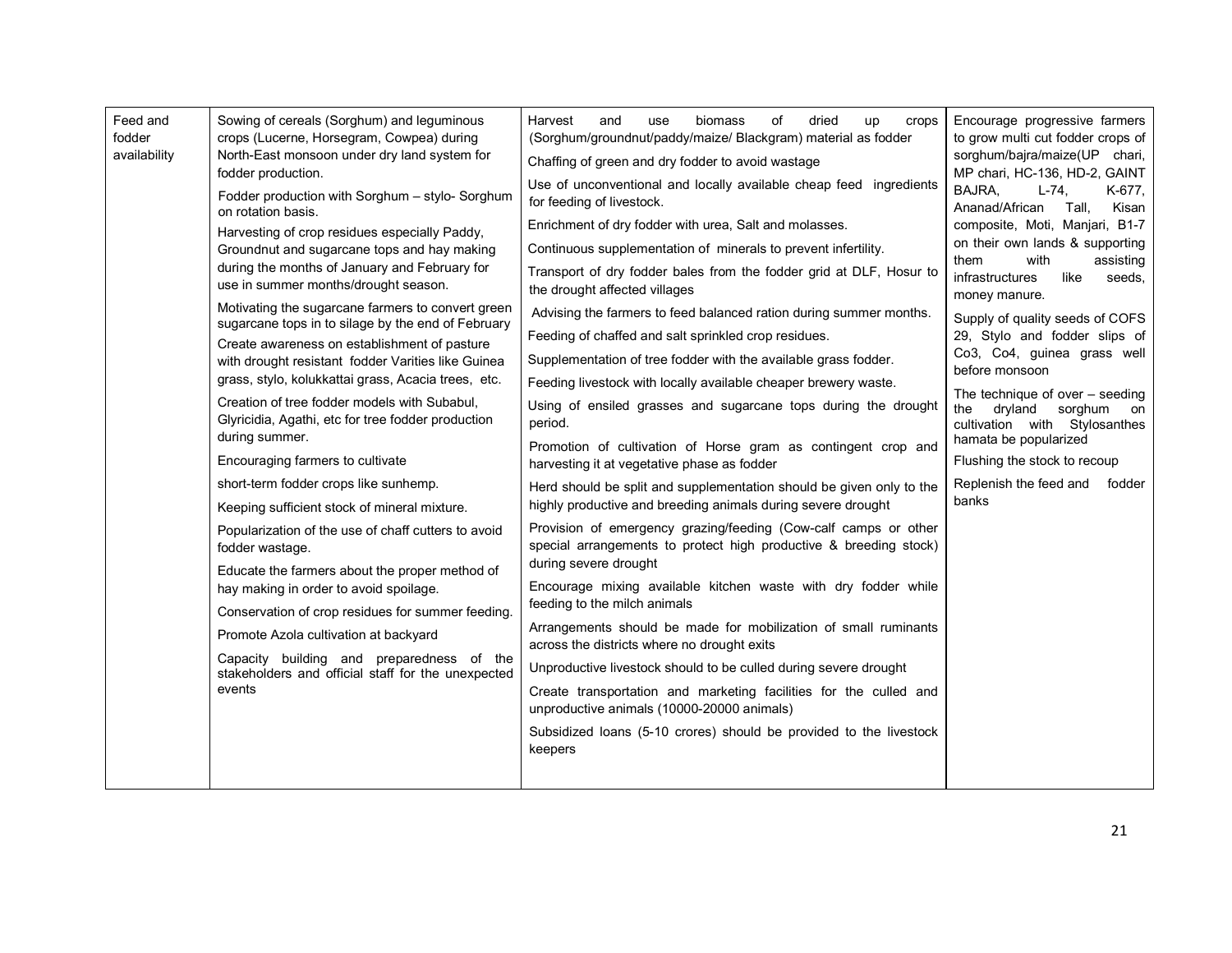| Drinking water                      | Adopt various water conservation methods at<br>village level to improve the ground water level for<br>adequate water supply.<br>Identification of water resources<br>Desilting of ponds<br>Rain water harvesting and create water<br>bodies/watering points (when water is scarce use<br>only as drinking water for animals)<br>Construction of drinking water tanks in herding<br>places/village junctions/relief camp locations<br>Community drinking water trough can be arranged<br>in shandies /community grazing areas | Adequate supply of drinking water.<br>Restrict wallowing of animals in water bodies/resources                                                                                                                                                                                                                                                                                                                                  | Watershed<br>management<br>practices shall be promoted to<br>conserve the rainwater. Bleach<br>(0.1%) drinking water / water<br>sources<br>Provide clean drinking water                                                                                                                                                      |
|-------------------------------------|------------------------------------------------------------------------------------------------------------------------------------------------------------------------------------------------------------------------------------------------------------------------------------------------------------------------------------------------------------------------------------------------------------------------------------------------------------------------------------------------------------------------------|--------------------------------------------------------------------------------------------------------------------------------------------------------------------------------------------------------------------------------------------------------------------------------------------------------------------------------------------------------------------------------------------------------------------------------|------------------------------------------------------------------------------------------------------------------------------------------------------------------------------------------------------------------------------------------------------------------------------------------------------------------------------|
| Health and<br>disease<br>management | March:<br>Anthrax-Thally block<br>April<br>FMD - Hosur<br>May<br>FMD-Kelamangalam, Hosur<br>Anthrax- Uthangarai<br>June<br>FMD-Kelamangalam<br>Anthrax- Hosur, Uthangarai<br>Surveillance and disease monitoring network to be<br>established at Joint Director (Animal Husbandry)<br>office in the district<br>Adequate refreshment training<br>on draught<br>management to be given to VAS, Jr.VAS, LI with<br>regard to health & management measures.<br>Procure and stock multivitamins & area specific                  | Carryout deworming to all animals entering into relief camps<br>Identification and quarantine of sick animals<br>Constitution of Rapid Action Veterinary Force<br>Performing ring vaccination (8 km radius) in case of any outbreak<br>Restricting movement of livestock in case of any epidemic<br>Rescue of sick and injured animals and their treatment<br>Organize with community, daily lifting of dung from relief camps | Keep close surveillance on<br>disease outbreak.<br>Undertake the vaccination<br>depending on need<br>Keep the animal houses clean<br>and spray disinfectants Farmers<br>should be advised to breed their<br>milch animals during July-<br>September so that the peak milk<br>production does not coincide<br>with mid summer |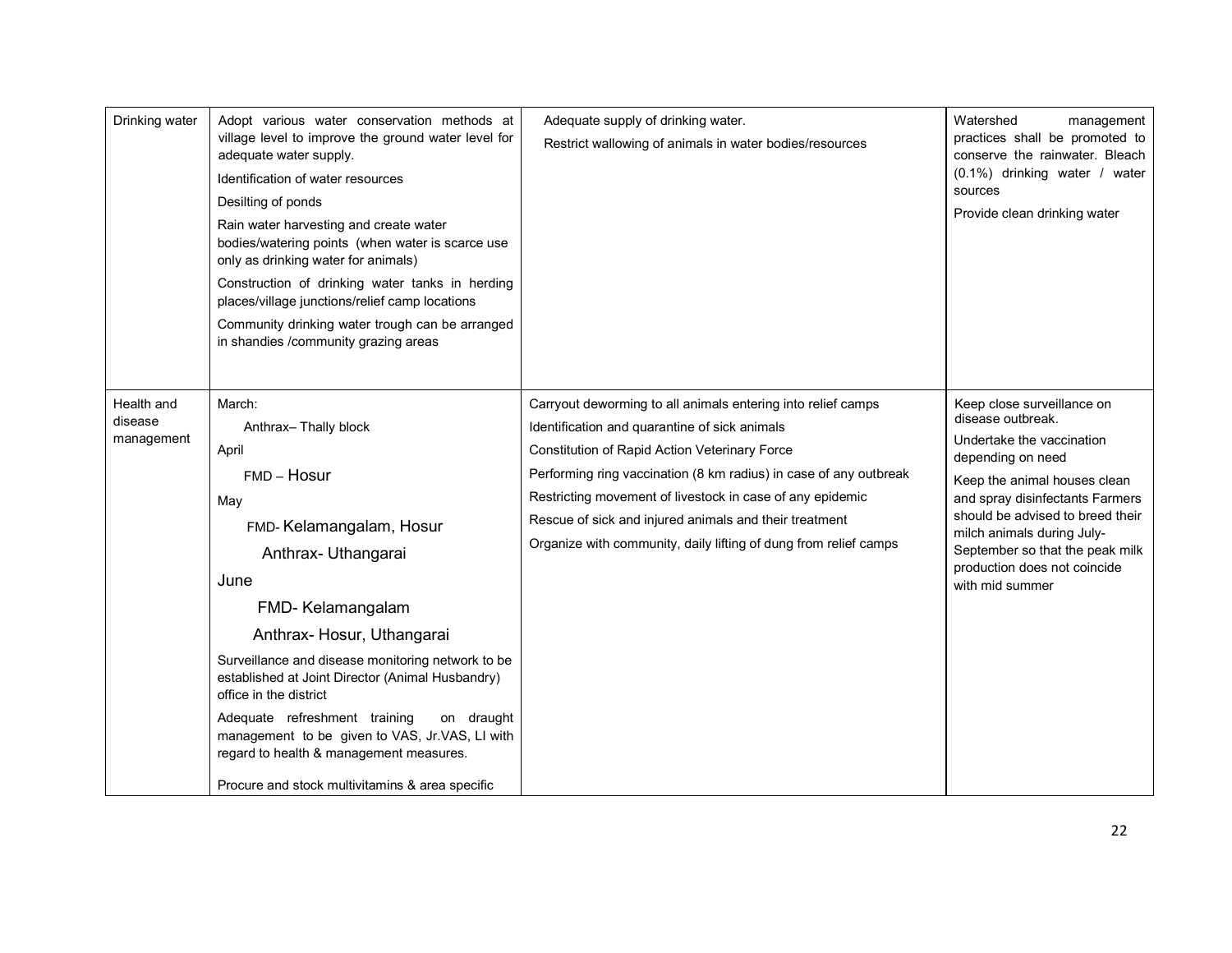|                  | mineral mixture |  |
|------------------|-----------------|--|
|                  |                 |  |
|                  | <b>NA</b>       |  |
| <b>Floods</b>    |                 |  |
| Cyclone          | <b>NA</b>       |  |
| <b>Heat wave</b> | <b>NA</b>       |  |
| and cold         |                 |  |
| wave             |                 |  |

#### 2.5.2. Poultry

|                               | <b>Suggested contingency measures</b>                                 |                                                                                             |                                                                        |
|-------------------------------|-----------------------------------------------------------------------|---------------------------------------------------------------------------------------------|------------------------------------------------------------------------|
|                               | Before the event <sup>a</sup>                                         | During the event                                                                            | After the event                                                        |
| <b>Drought</b>                |                                                                       |                                                                                             |                                                                        |
| Shortage of feed ingredients  | Storing of house hold grain like<br>maize, broken rice etc, in to use | Supplementation only for productive birds with<br>house hold grain                          | Supplementation to all survived birds                                  |
|                               | feed in case of severe<br>as<br>drought                               | Supplementation of shell grit (calcium) for<br>laying birds                                 |                                                                        |
|                               |                                                                       | Culling of weak birds                                                                       |                                                                        |
| Drinking water                |                                                                       | water sanitizers or offer cool<br>Use.                                                      |                                                                        |
|                               |                                                                       | hygienic drinking water                                                                     |                                                                        |
| Health and disease management | Culling of sick birds.                                                | Vit. A, D, E, K and B-complex<br>Mixing of<br>including vit C in drinking water (5ml in one | Hygienic and sanitation of poultry house                               |
|                               | Deworming<br>vaccination<br>and<br>against RD and IBD                 | litre water)                                                                                | Disposal of dead birds by burning / burying<br>with lime powder in pit |
| <b>Floods</b>                 | <b>NA</b>                                                             |                                                                                             |                                                                        |